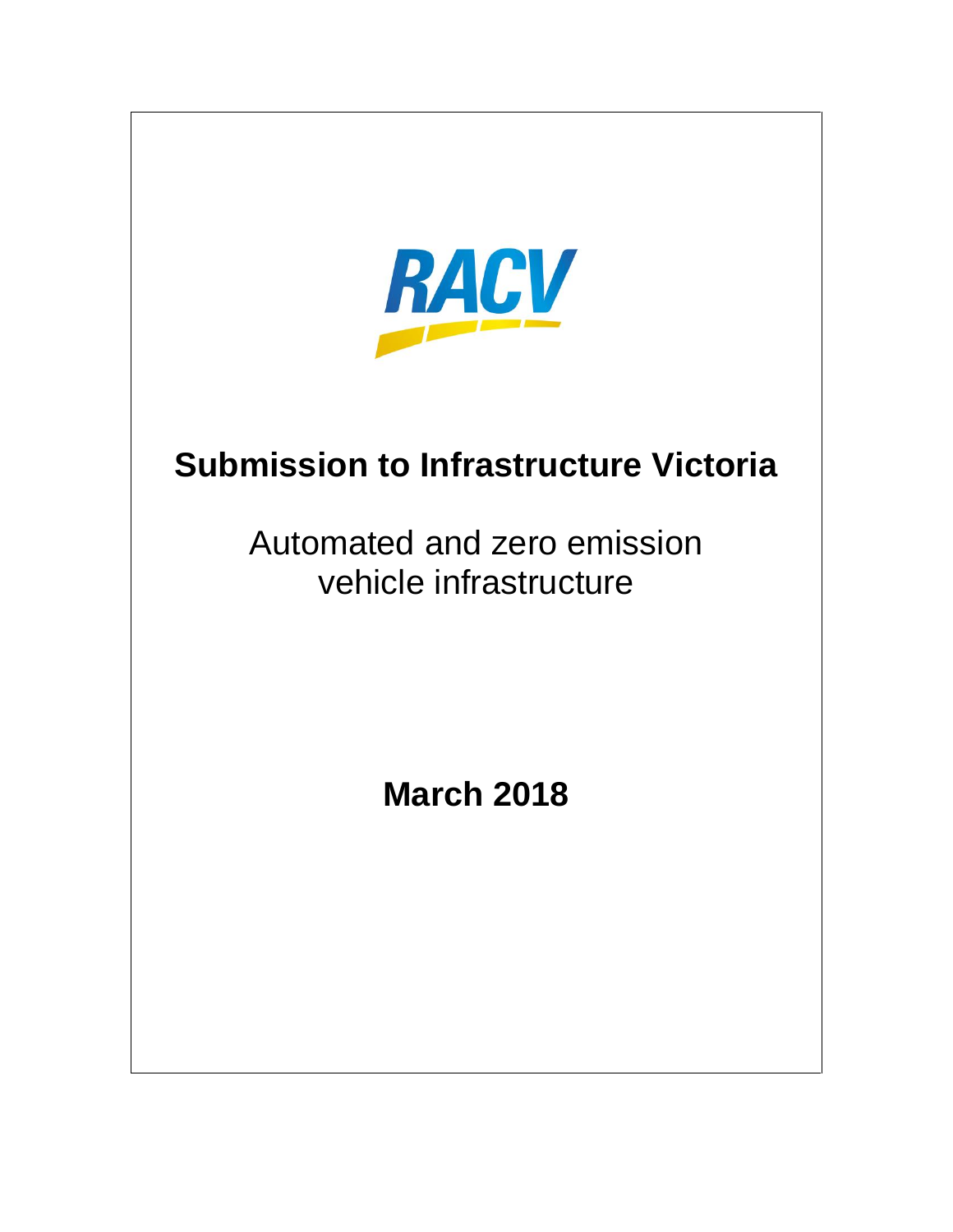# **Introduction**

With more than 2.1 million members, RACV is a household name in Victoria and we have long represented our members on motoring and transport issues, advocating on their behalf, and expressing their views to both government and stakeholders.

How Victorians move around their state in the future is of vital importance, and RACV is pleased to have the opportunity to provide input to Infrastructure Victoria on both automated and zero emission vehicles. Through our previous submissions to both Federal and State governments, RACV has recognised important future benefits of automated vehicles (AV's) and zero emission vehicles. We encourage Infrastructure Victoria (IV) to continue taking a holistic approach to better understanding these topics. The potential benefits in improved safety, accessibility and the reduction of emissions are of great importance to all road users.

We understand that the characteristics of zero emission vehicles, specifically electric vehicles (EV's) can facilitate highly automated features. However, the technologies do not necessarily coincide. We suggest that IV examine zero emission vehicles as a separate topic to automated vehicles, to enable full consideration of their individual benefits and challenges.

#### **This submission is structured as follows;**

- 1. A general discussion providing the context through which RACV considers AV's and zero emission vehicles. This highlights RACV's extensive involvement in market research and vehicle trials in these areas;
- 2. Specific discussion regarding the 'areas of focus' (provided by IV); and
- 3. Specific discussion regarding the 'target outcomes' (provided by IV).

#### **Summary of key points:**

- Safety the highest priority target outcome. Whilst there are many potential benefits of AV's, we consider public safety to be central to any future assessments of how these technologies may impact the lives of Victorians.
- **A holistic, integrated approach is essential.** The scope of IV's advice to Government on these topics is broad, and enables wide-ranging, holistic recommendations to be provided. We encourage the advice to not only consider the private transport markets (passenger and commercial), but also on the application of these technologies to public transport.
- **The governance of these trends is as important as the technology being developed.** There will be a need for a revised regulatory, legal and enforcement framework regarding AV's and zero emission vehicles. This should where possible, anticipate the roll out timeframe of these technologies to realise the greatest benefit of vehicle automation. We encourage proactive governance that seeks to enhance public value that may be delivered through these emerging technologies.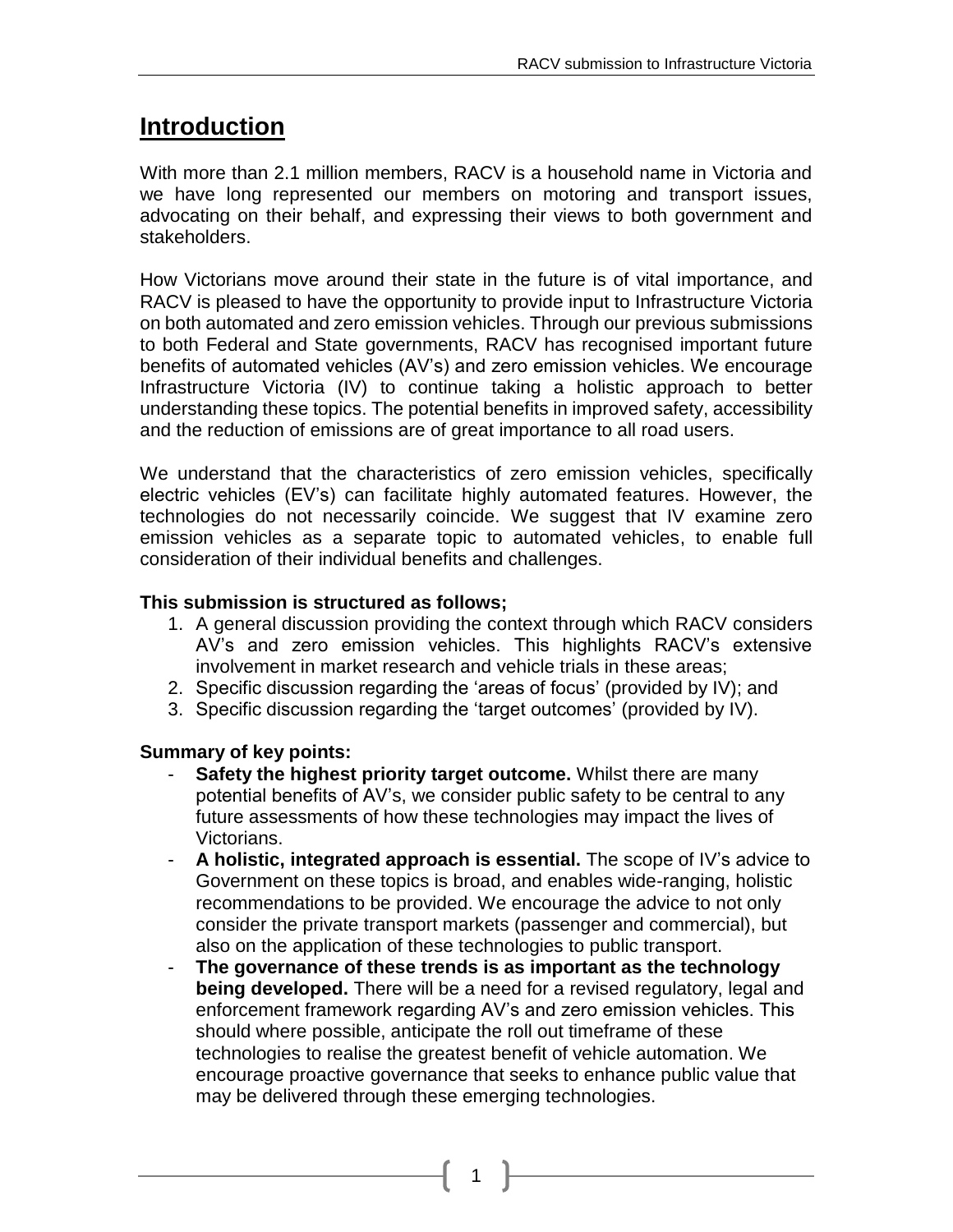# **1. Discussion**

### **1.1. General**

Whilst RACV considers the challenges and benefits to AV and EV introduction from a Victorian perspective, we also acknowledge that there are general principles that apply in any jurisdiction.

Due largely to the fact that Australia no longer has a large-scale local vehicle manufacturing industry, a more outward looking approach to regulation and infrastructure is necessary to maximise the benefit and reduce the costs of these emerging technologies.

RACV believes that an approach that takes into account overseas experience and best practice should inform the guidelines adopted in Australia. However careful consideration should also be given to Australian circumstances as appropriate.

A consistent approach is essential across Australia to ensure that jurisdictions considering policy and infrastructure around both zero emission vehicles and AVs do so in concert with other jurisdictions, using where possible the same regulations, standards and operating principles.

### **1.2. Automated Vehicles**

There is little doubt that automated technologies are becoming more prominent and sophisticated, especially within the passenger and commercial transport sectors. This represents a wholesale change to the current model, bringing with it a suite of potential benefits.

With human error contributing to more than 90 per cent of crashes, RACV believes that removing the human element from much or all of the driving task will have enormous potential to reduce the road toll. Moreover, there are numerous other societal benefits from automation including helping those with limited mobility travel more easily.

When it comes to transport automation, there's still a lot more to discover. With global auto maker executives from companies such as Ford, Toyota, Honda Hyundai and Daimler on record (Walker 2017) as predicting we are just five to 10 years away from delivering Level 4 and 5 automated vehicles onto the market, Victoria's road infrastructure must be ready.

In anticipation of the new technology, RACV is a partner in several automated vehicle technology trials which will help us better understand how road infrastructure and regulations must adapt, and will help prepare the community for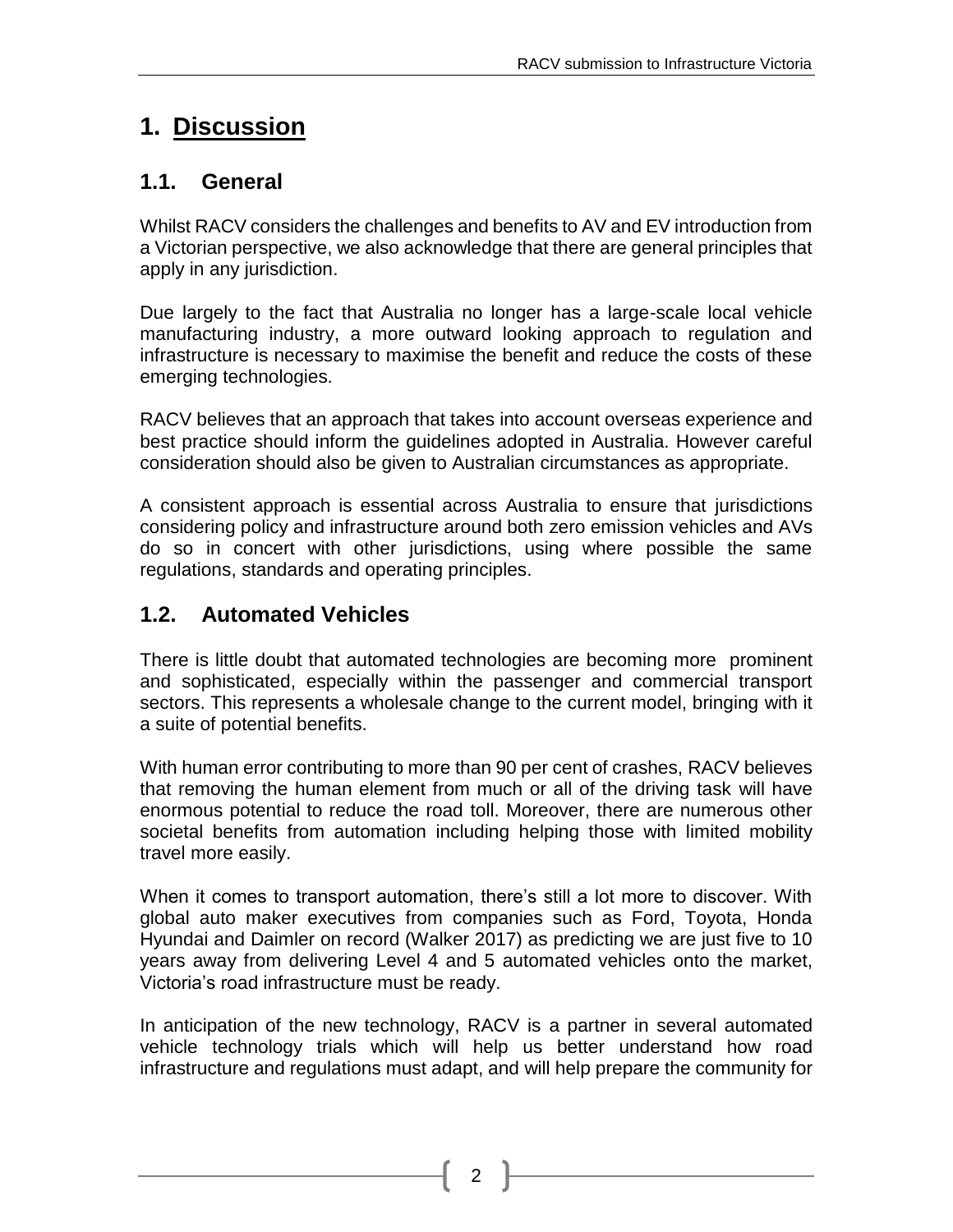driverless cars. Our program of activities will gauge public attitudes to automated driving and examine how the changes will affect the everyday life of Victorians.

### **1.3. RACV Trials**

RACV is participating in a diverse range of automated technology trials to help us get a clear understanding of the potential safety improvements offered by automated vehicles; how the technology works and what the implications are for the community.

#### **AIMES Test bed**

Australian Integrated Multimodal EcoSystem (AIMES) is a project that creates a living laboratory on the streets of Melbourne. The project has already trialed an autonomous vehicle in Carlton and will implement other highly integrated transport technologies which will help deliver safer, cleaner and more sustainable transport outcomes within complex urban environments.

Four and a half square kilometres in inner Melbourne, encompassing Carlton, Fitzroy and Collingwood are being used to test a new generation of connected transport systems. The test bed includes a broad mix of roads ranging from busy arterials to small local streets and laneways.

The area is systematically being equipped with advanced communication systems on both infrastructure and vehicles including the RACV roadside assistance fleet. Sensors for measuring emissions and noise levels are also included in the trial. These systems allow for better management of our road and great transport systems as well as the ability to increase capacity using existing infrastructure.

The test bed covers all modes of transport, collecting data on vehicles, cyclists, public transport, pedestrians and traffic infrastructure.

RACV is a participant at all levels of the project including the technical committee.

#### **Transurban Automated Vehicle Trial**

The Transurban Automated Vehicle Trial on the Monash-Citylink-Tullamarine corridor uses vehicles with automated features that are already on the market, including the Volvo S90, Tesla Model S and X, BMW 540i and Mercedes E300.

The trial sought to discover how autonomous features, such as lane-keep assist, adaptive cruise control and traffic-sign recognition respond and interact with road features including tunnels, road works, congestion, electronic speed signs and varying line markings.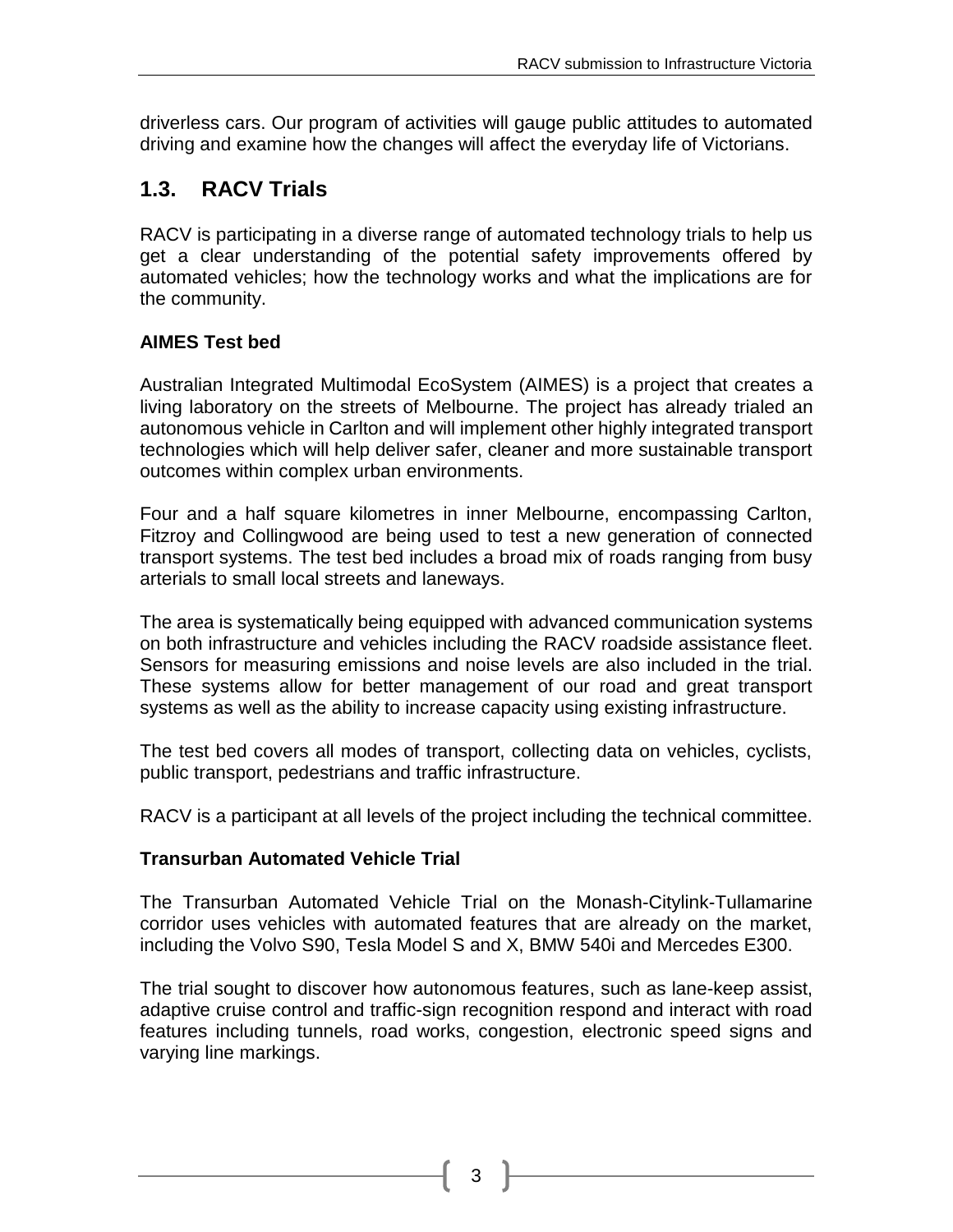The trial findings will help shape road infrastructure, rules and regulations, increase safety and prepare and inform the community about driverless cars and automated vehicle features.

The trial also examined community attitudes to automated driving and how negative perceptions can be ameliorated, including whether motorways should have designated lanes for automated vehicles.

The whole trial program will take over two years to complete with interim results expected to be made public shortly.

#### **ConnectEast Automated Vehicle Trial**

This trial tested cars equipped with automated driving features on Melbourne's EastLink toll road. The aim was to test a wider range of vehicles on a more consistent and less congested driving environment than CityLink.

The EastLink trial ran in partnership with VicRoads, the Australian Road Research Board (ARRB), La Trobe University and RACV to identify opportunities to improve the compatibility between the latest self-driving car technologies and freeway infrastructure.

Vehicles included BMW, Honda, Lexus, Mazda, Mercedes, Mitsubishi, Tesla, Toyota, Volvo. Toyota and Volkswagon.

#### **La Trobe Autonobus trial**

RACV is a partner in the Autonobus trial at La Trobe University's Bundoora campus in northern Melbourne.

The project focus is on showcasing and demonstrating the long-term operational and commercial benefits of AV technologies.

This is the first time an automated shuttle has been trialed in Victoria to examine first and last mile connectivity requirements.

The shuttle is an Arma-4 model developed by NAVYA, designed to meet SAE level-4 standards and can operate in full autonomous mode on mapped routes. Initially the vehicle will be trialed along Science Drive at speeds of up to 30km/h, but this will be expanded to higher speed on longer routes.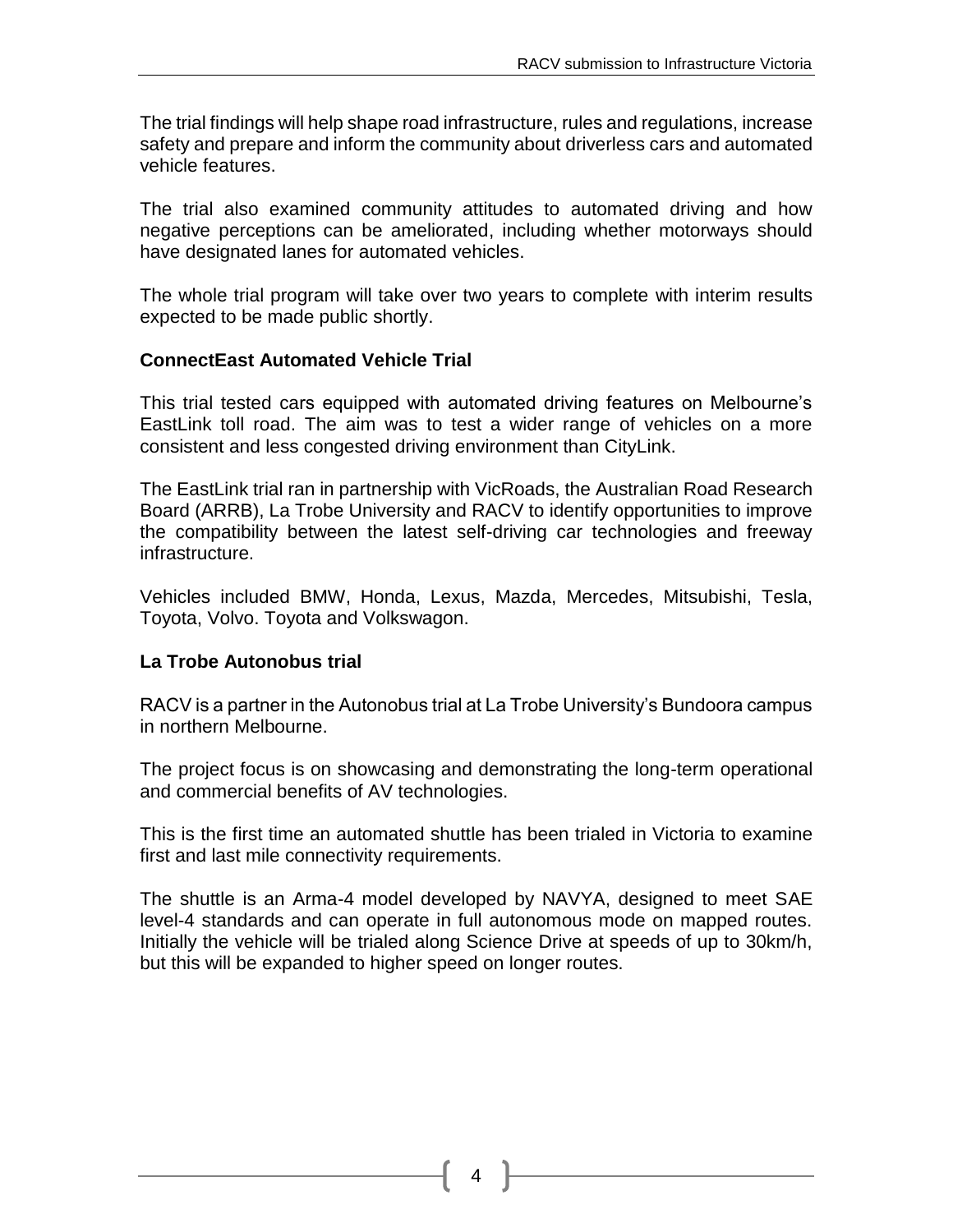### **1.4. Zero Emission Vehicles**

RACV has had a long and diverse involvement with electric vehicles in our advocacy for an integrated approach to mobility to meet Victoria's transport needs.

A snapshot of the suite of electric vehicle programs and activities undertaken by RACV includes:

- Premier partner in the Victorian Electric Vehicle Trial run by the Victorian Government (2010-2014).
- Community partnership with the Royal District Nursing Service in 2013 centered on an Australian-first trial of electric vehicles to test their suitability as part of a metropolitan fleet.
- Introduction of electric vehicles into our resorts for guests and members to use as part of their leisure experience and to become more accustomed and informed about this emerging vehicle technology.
- Progressive expansion of a public and free to use EV charging network across all RACV sites in Victoria, Queensland and Tasmania and many additional Victorian and interstate tourist sites.
- Member of The Electric Vehicle Council, a national body representing companies and organisations involved in the provision, powering and support of electric vehicles and aiming to accelerate the electrification of road transport in Australia in a sustainable manner.
- Member of the Charging Infrastructure Working Group (as part of the EV Council) focusing on a coordinated and standardised approach in the rollout of EV charging infrastructure in Australia.
- Undertaken an electric vehicle consumer attitudes survey in June 2017.
- Collaborated and contributed to [The State of Electric Vehicles in Australia](https://www.climateworksaustralia.org/sites/default/files/documents/publications/state_of_evs_final.pdf)  [Report](https://www.climateworksaustralia.org/sites/default/files/documents/publications/state_of_evs_final.pdf) produced by Electric Vehicle Council and ClimateWorks (June 2017).
- Major sponsor of the annual [Melbourne Electric Vehicle Expo](https://www.evexpo.org.au/) run by the Alternative Technology Association.
- Since 1991, RACV has led the [RACV Energy Breakthrough](https://www.racveb.com/) in partnership with the Country Education Board and Central Goldfields Shire - the country's leading school-based technical, science and environmental program where students design, build and race a vehicle that represents an 'energy breakthrough' including the categories of hybrid and electric technology.

Electric vehicles can also offer benefits to public health through reduced air pollution in urban areas, save motorists money (reduced fuel, maintenance and servicing costs), and could help to generate Australian jobs in retail, infrastructure deployment, and potentially in the manufacture of batteries and electric vehicle components.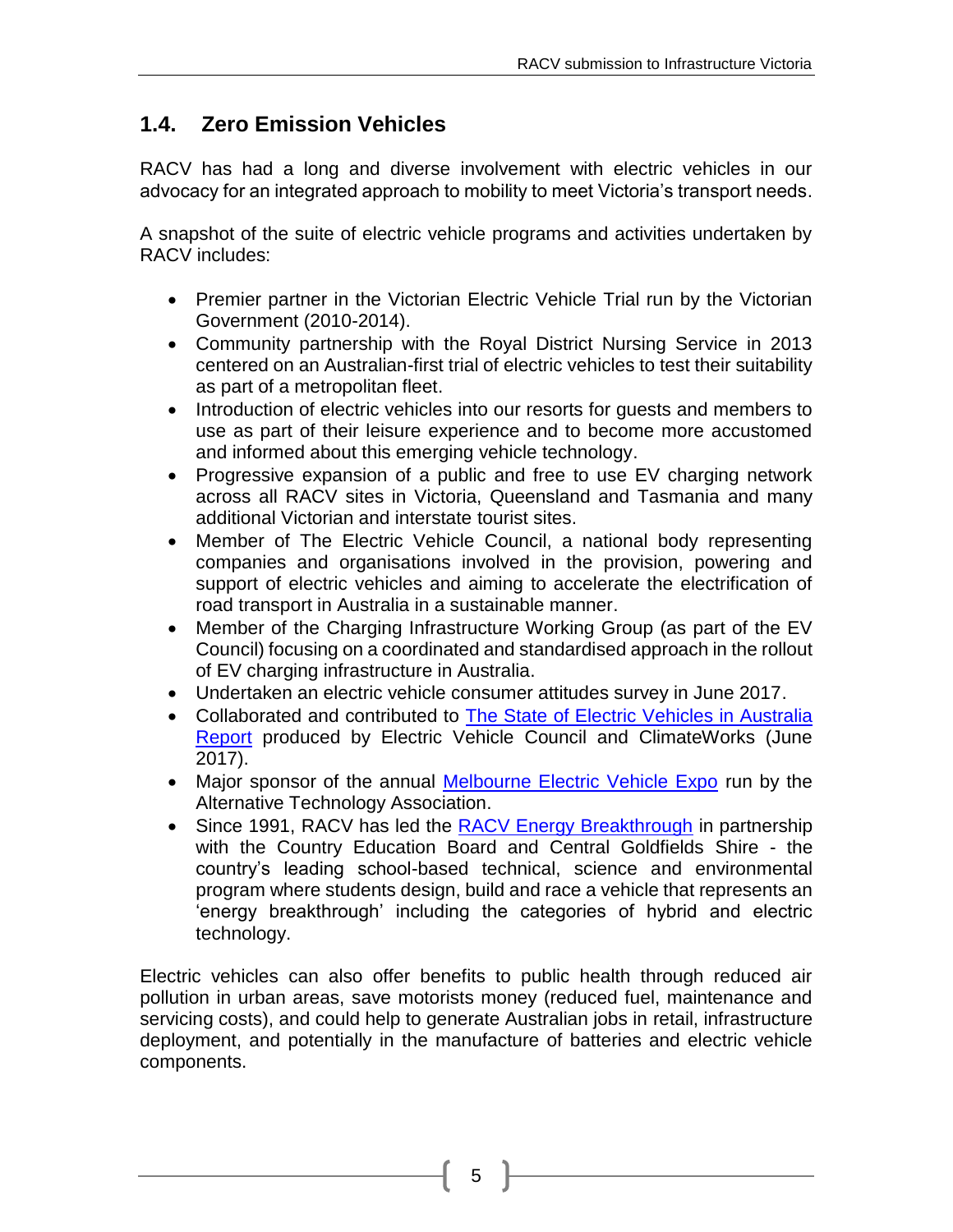Moreover, RACV's Electric Vehicle Attitudes Survey (2017 and updated in February 2018) has revealed the following findings which RACV submitted to inform the recent Government Inquiry on Electric Vehicles:

- More than 50% of respondents would consider buying an electric vehicle if in the market for a car.
- 33.5% would be willing to buy an electric vehicle if it was the same price as other petrol or diesel options.
- More than 25% of respondents would be willing to pay more for an electric vehicle than a petrol or diesel vehicle only if there were more support, incentives and infrastructure in place.
- Respondents would be encouraged to buy an electric vehicle based on the following features: environmentally friendly (72%); cost to run and maintain (67%); confidence in electric vehicles as a reliable and proven technology (63%); on board technological features (63%); convenience of recharging (62%); purchase cost compared to petrol and diesel vehicles (59%); range of models to choose from (59%); distance able to be travelled per charge (58%); and vehicle size, performance or aesthetics (58%).
- On the flipside, respondents would be discouraged by: distance able to be travelled per charge (23%); convenience of recharging (20%); and purchase cost compared to petrol or diesel vehicles (18%)
- More than 55% respondents think subsidies to reduce the cost to purchase electric vehicles should be implemented by government and a similar percentage (53%) believe government should implement subsidies to reduce the cost of installing home charging, and provide public charging infrastructure.
- 80% respondents consider the availability of public fast charging (i.e. 15 minutes to full charge) to be an important factor in influencing their decision to buy/own an electric vehicle.

Based on what our members have told us, and what we have found through the varied electric vehicle activities we have undertaken, RACV supports measures and incentives by government to encourage the uptake of electric and ultra-low emissions vehicles (such as plug-in hybrid), on the proviso that consumer choice and affordability is not detrimentally affected. In doing so, it is critically important that adequate recharging infrastructure and appropriate standards are in place to support the uptake of electric vehicles (e.g. plug consistency and charger interoperability).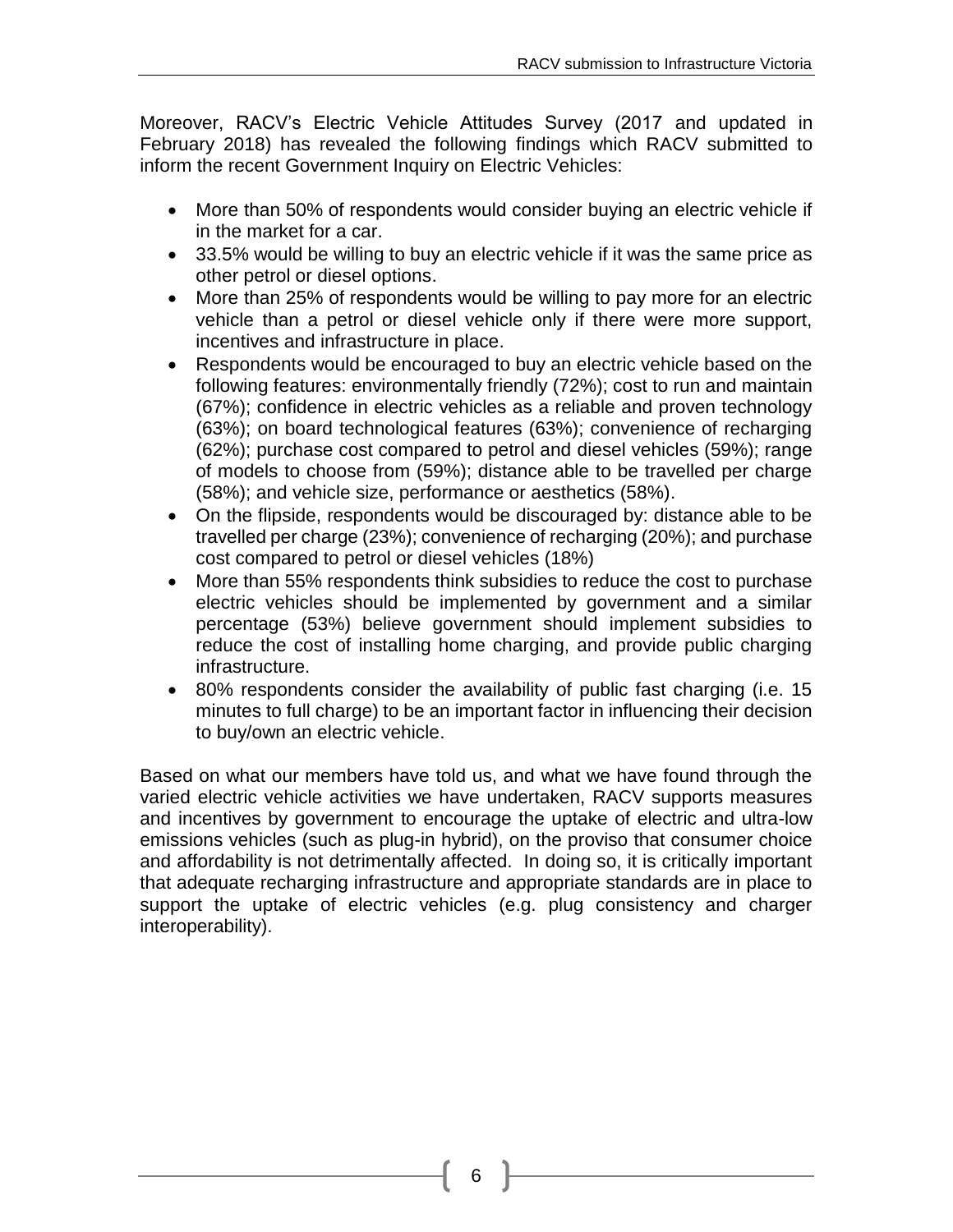# **2. IV Areas of Focus**

#### **Technology development**

*Automated and zero emission vehicle technologies are advancing rapidly, but exactly how rapidly – and in what direction – will have a significant impact on the infrastructure required to support its roll-out. We will also need to look at what might be needed to allow automated and human drivers to exist together on the road, any opportunities or drawbacks to particular technologies, and the specific opportunities for freight.*

There are varying estimates on the expected timeline for functional, automated vehicles. Some manufacturers expect the arrival of automated cars as early as 2019.

Others have different timelines extending to 2030. Some of the technologies are here today and some will depend on specific technical innovations or policy choices. There is a strong momentum and commitment from the industry to speed up technology development.

Whilst the technology is in place conceptually, it needs considerable refinement. A product that is fully automated can only be realistically offered to the public when reliability and public confidence can be assured. The two toll road trials detailed above revealed several areas where the technology needs to be improved, in particular regarding lane tracking and sign recognition.

Irrespective of the date at which a viable, fully automated vehicle is ready to use on Australia's public road network, there will be an extended period where regular and automated vehicles will need to coexist. That period of time is likely to extend from years to decades. This will require policy and regulation, as well as the development of vehicle technology, to enable a mix of regular, semi-automated and fully automated vehicles to share public roads and parking facilities.

We note that automated train operations are fully functional in many cities around the world. We encourage IV to consider the applicability of automation for Victoria's rail network as well as the viability of automation on Victoria's bus and tram networks.

Automated technologies present specific opportunities for the freight and logistics sector. RACV considers the freight sector to be a likely leader in AV uptake, owing primarily to the potential safety and commercial benefits to be gained through automation.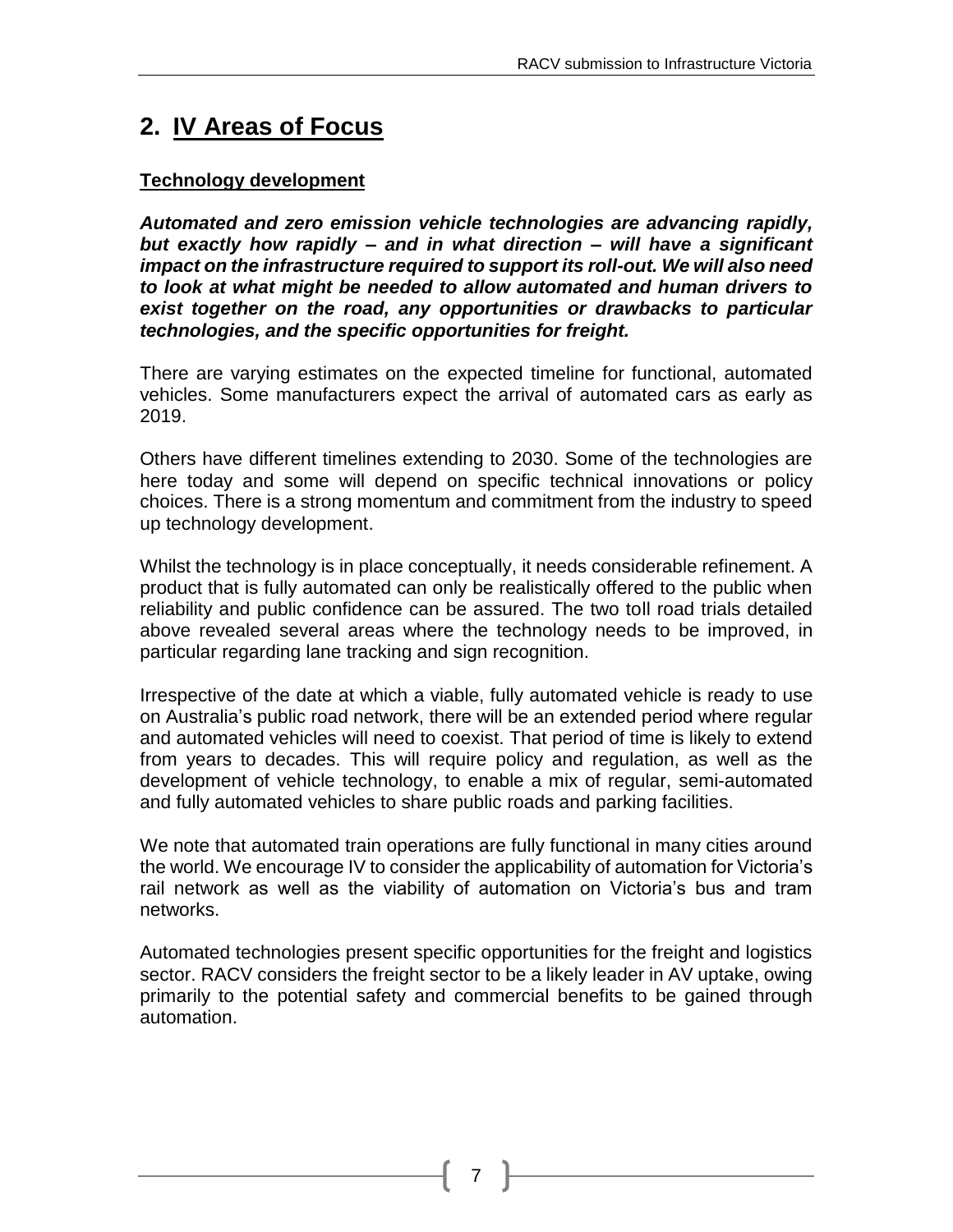#### **Levels of sharing and ownership**

*Whether the introduction of automated vehicles leads to no one owning their own vehicle – or to everyone having their own, fully automated car – will have significant implications for what and when infrastructure is needed. We will also be looking to understand the potential market and commercial models for fleets, and how these might impact on how we are likely to use our transport infrastructure in the future.*

The extent to which AV's are likely to impact the current model of vehicle ownership in Australia is subject to ongoing industry discussion. Factors such as vehicle cost, regulation of on-demand or 'shared' fleet operators, as well as people's attitudes to sharing, will influence ownership models in the future.

The proposition of sharing an AV may be very different to sharing a regular vehicle, as various concerns regarding the ability or risk profile of another driver may not be relevant. In addition to this, as vehicle, mobile and payment technology improves and people become more familiar with emerging sharing platforms, current attitudes are likely to change.

The interest in AV's from on-demand transport operators has been made clear (Uber, 2017). AV's are well suited to the on-demand transport market due to the trip types that this market caters for, and the potential for operators to scale up the deployment and management of automated fleets. This also applies to the freight and logistics sector. Introduction of AV's to the market through the on-demand model, as opposed to individual ownership, accords well with the mobility as a service (MaaS) concept.

RACV believes the MaaS trend has the potential to alter the way Victorians gain access to transport. At its core is a fundamental shift, where access to the service becomes more desirable, viable and convenient than the alternative of owning and operating a private vehicle. The impact of this shift is potentially significant, given the prominence of private car ownership in Australian society today. We expect that AV's will add diversity to the broader 'mobility ecosystem'. Automated cars may compliment core public transport services by improving the first and lastkilometer experience, expanding the reach of our train, tram and bus systems. The viability of MaaS platforms, such as multi-modal booking and payment apps, are likely to increase as the depth and appeal of mobility options expand. It is critical that the State Government facilitate access to its public transport ticketing systems to ensure the benefits of the mobility service economy can be realised in Victoria.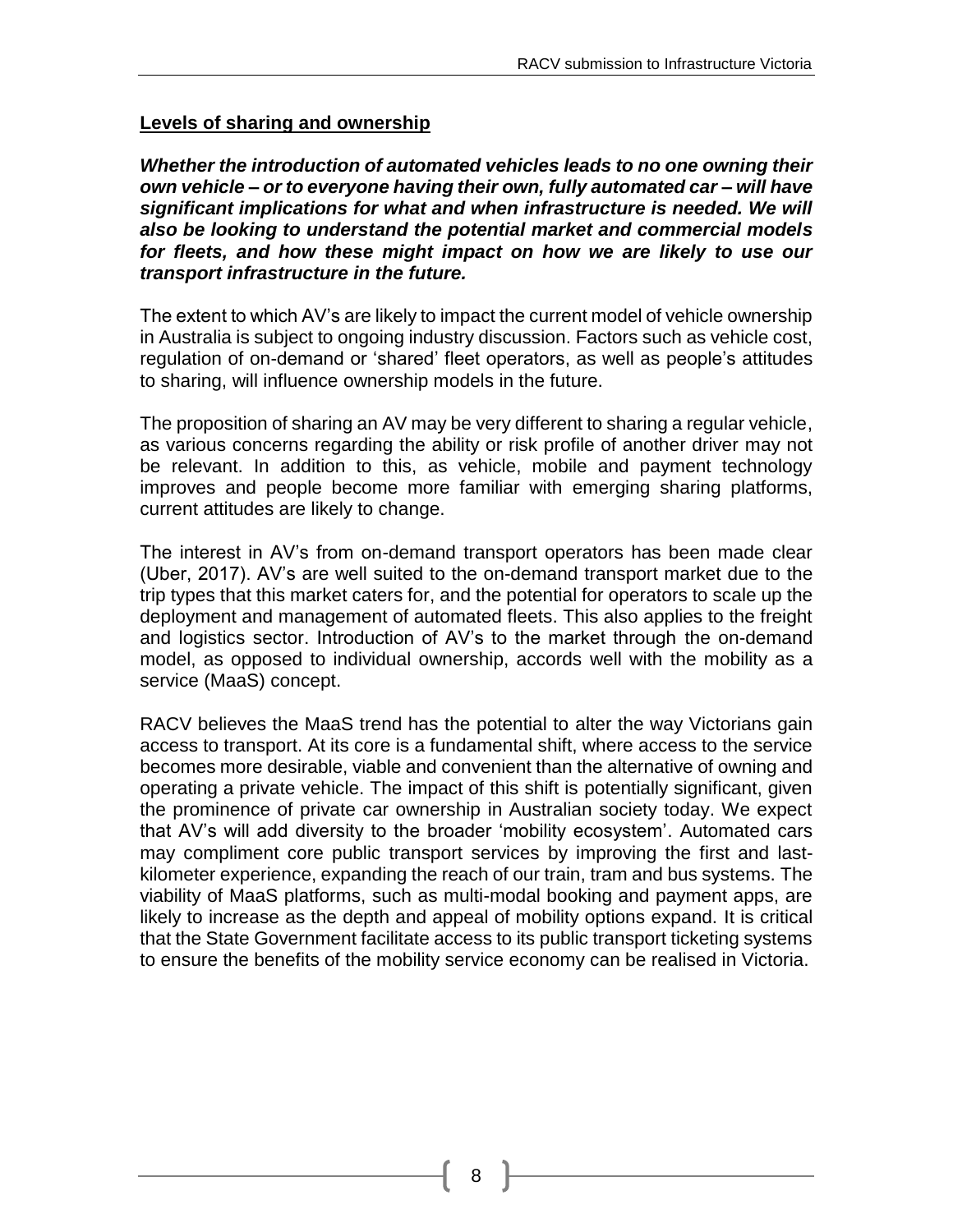#### **Interface with physical infrastructure**

*What might the roads of the future look like without drivers or emissions? That is a question we will be asking through this advice. We will consider issues such as road markings, signage, road quality, drop-off and pick-up areas, dedicated lanes, charging and fuelling infrastructure, and parking. We will also look at how the infrastructure needs for automated vehicles could change over time, from introduction to full roll-out, and what the implications could be for future infrastructure projects.*

As highlighted in the 'technology development' section, a scenario where all vehicles on the road network are fully-automated is not likely in the near term. Physical infrastructure will therefore need to cater for a mix of regular, semi and fully automated vehicles for decades to come.

In general terms, this suggests that signage, lane markings and other design characteristics of the current road network will be relevant into the future.

While necessary improvements to markings and infrastructure are manageable in the context of metropolitan roads, a question will be raised over the standard of sealed and unsealed regional roads. RACV recommends the Victorian Government consider what testing might be necessary for regional AV trials.

Current AV prototypes do not require special infrastructure for navigating. However, during the period where conventional and highly automated vehicles transition, instrumentation of road infrastructure may be necessary.

Autonomous vehicles are prompting some authorities to reassess long term infrastructure priorities, given uncertainty around how AV's will impact people's transport behaviour. The volume of car travel may at times increase as vehicles need to re-position after they drop off passengers, adding trips to the network.

However, this increase may be partially offset by improved efficiencies on the road network. Reports reviewed by RACV (Greenblatt & Saxena 2015) highlight that human drivers are responsible for between 20% and 30% of inefficiencies in vehicles. This suggests that shared self-driving fleets may be able to deliver the same access as today with significantly fewer cars.

Automated on-demand vehicle sharing may be preferable to a second car or even first car. Some studies have shown that self-driving cars could slash car sales by nearly 50% (Read 2015). Any advances in technology that provide for automated vehicles could also result in automated freight delivery, saving on the cost of operations by reducing the need for driver labour. This must be debated to ensure that the future will see broad-based prosperity as automation becomes widespread.

Research conducted by RACV suggests that the largest benefits for automated mobility-on-demand systems are achieved in the presence of a high-capacity public transport system. This reflects the potential role that AV's may play in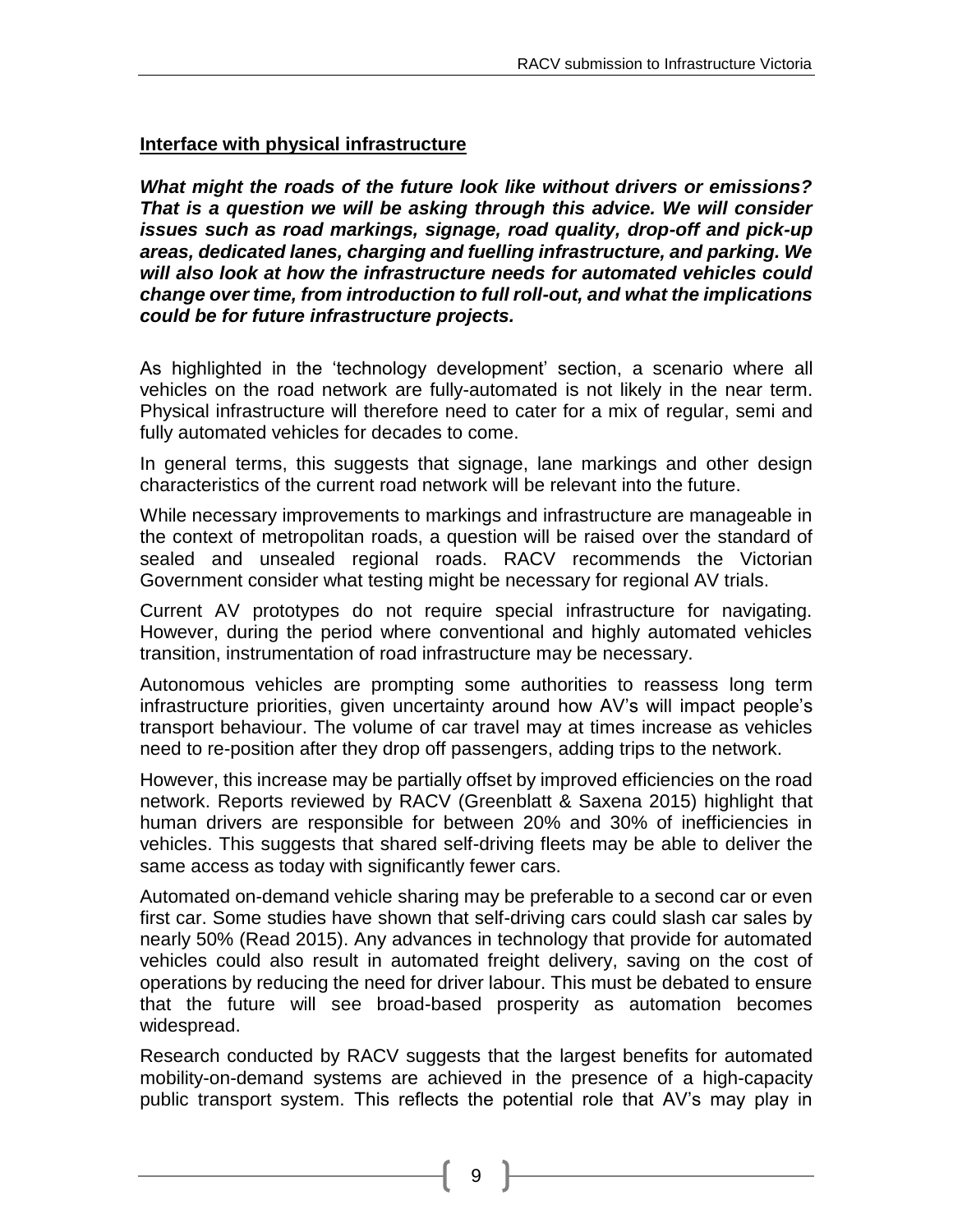facilitating access to and from core public transport services (known as the lastkilometre transport concept).

Revenue sources such as federal fuel and vehicle taxes, state registration and licensing fees, traffic infringement revenue and TAC revenue and expenses may be severely affected.

We encourage IV to explore how AV's may impact the supply and demand equation for car parking. We expect this to be significant, however factors such as the ownership model of AV's will have a major bearing on this. We expect the demand for drop-off or 'kiss-and-ride' zones to increase, especially in major activity centres. Involving the local government sector in this transition will be important given their management of on-street car parking and, in many cases, reliance on the revenue raised from it.

More EV's in the public vehicle fleet will likely impact physical infrastructure associated with refuelling. Demand for a range of charging options is likely to increase, such as charging facilities at workplaces as well as publicly available charging points on-street and within off-street parking facilities. These facilities can help alleviate real and perceived 'range anxiety' associated with EV's. Thinking longer term, if we see a decline in petrol cars, this may impact the business model for petrol stations. Closure of petrol stations due to a lack of business may introduce the 'range anxiety' issue to drivers of petrol cars.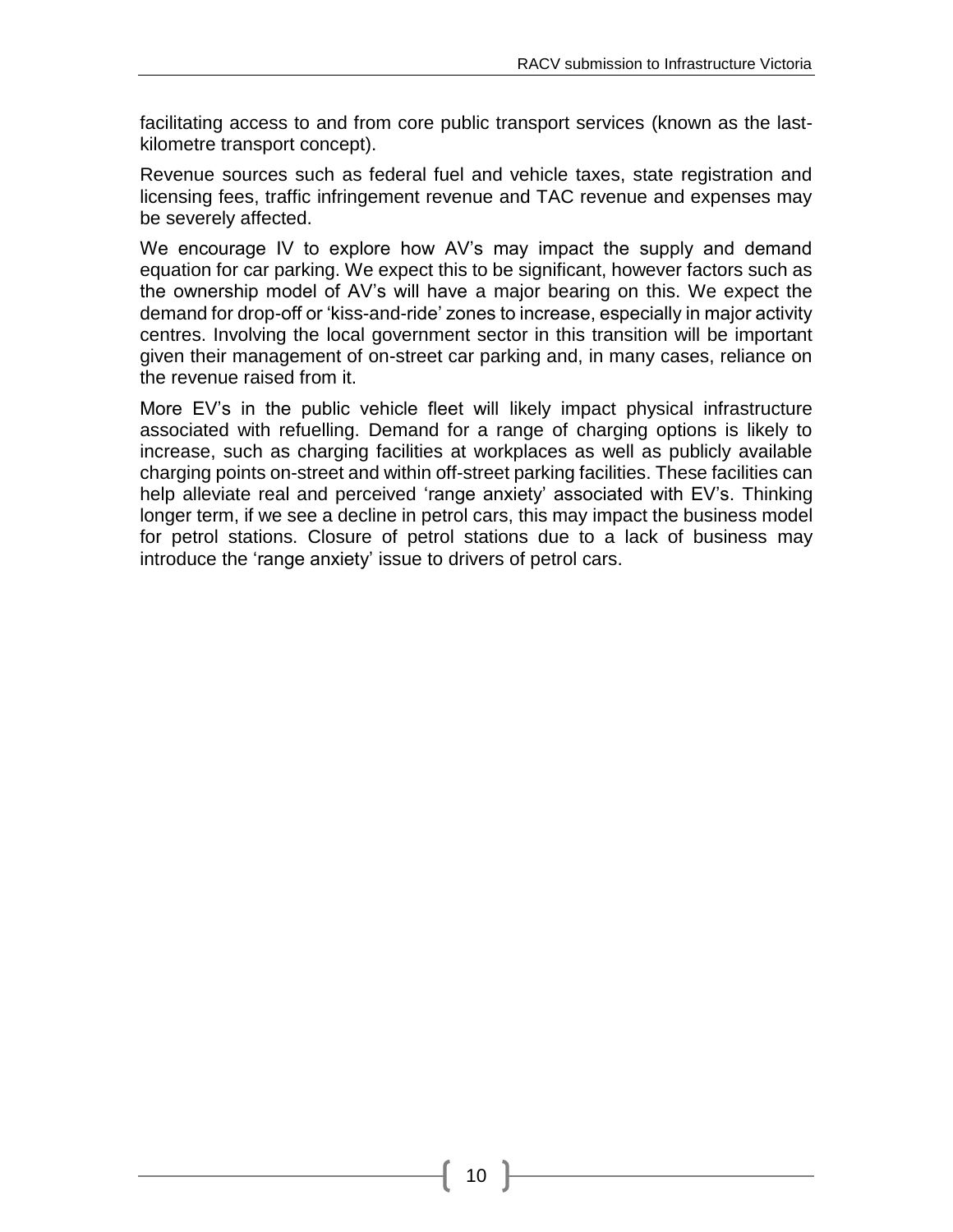#### **Digital infrastructure**

*To fully reap the benefits of automation, driverless cars will need to be connected. But how connected do they need to be and to what? Their exact communication and data needs, including mapping accuracy, will determine what digital infrastructure might be needed to support their operation. Cybersecurity also needs to be addressed to build confidence and protect consumer privacy.*

It is likely that future transport systems will focus more on transportation integration than ever before. Instead of numerous independent systems controlling movement of buses or trams or cars or trains, this will increasingly be undertaken by a single system.

In the future, as our population and transport grow, emphasis will shift to getting more goods and people efficiently to their destinations by whatever means works best. To achieve this, accurate real-time data from all road users including cars, trams, buses, cyclists, and pedestrians will be essential to make intelligent decisions about traffic flow.

To achieve this, networks need to communicate and digital and roadside infrastructure will be a key part of these communications. RACV believes that the Victorian Government should continue to support projects like Australian Integrated Multimodal EcoSystem (AIMES) to trial and refine this technology, and should investigate a central control centre for the road and public transport networks.

AVs will be required in the most part to operate within the parameters of the existing road network; therefore it is imperative that the best use is made of this infrastructure with an overlay of a modern and future-proofed digital communications system. Establishing what this will look like will be the most important outcome of the AIMES project which has in its test bed area one of the heaviest traffic vehicle corridors in Melbourne.

Security, at both a personal and a systemic level is important and one of the most frequently expressed concerns from our members. This is another area that the AIMES project is exploring.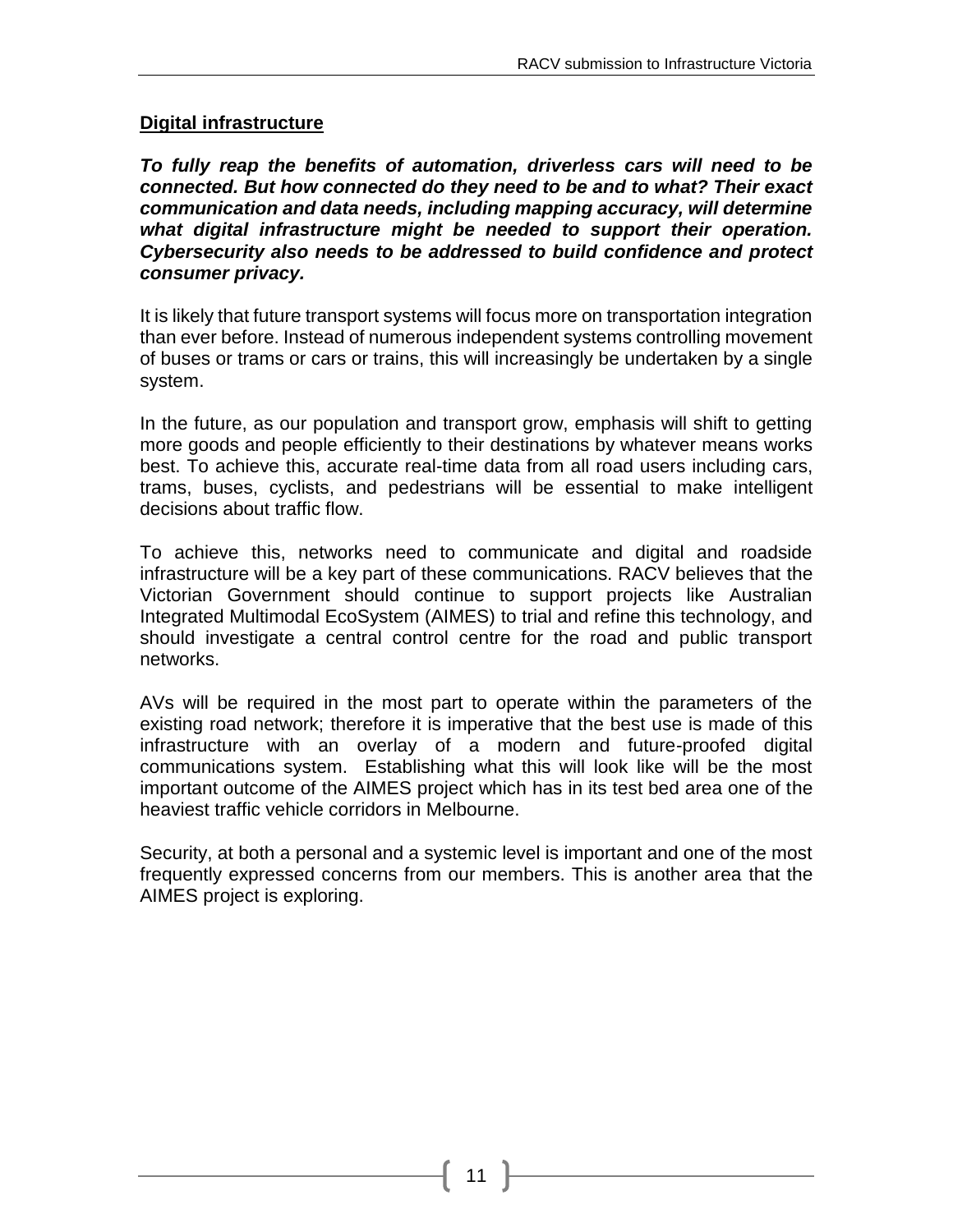#### **Changes to travel and land use patterns**

*The introduction of automated vehicles could dramatically change the way we interact with all forms of transport, particularly if the potential of 'Mobility as a Service' is fully realised – or not. The potential impacts that these changes could have on how and where we want to travel will have implications for the infrastructure that we need as a state, in both urban and regional areas. Active transport and how this will be integrated with new types of vehicles is also an important area for us to investigate. Urban planning and infrastructure requirements may change if people live and work in different places or ways due to use of automated vehicles.*

RACV encourages IV to align this project with the aspirations of Plan Melbourne. AV's should be considered as an enabler of the future state that is being planned for. In this context, we would expect AV's to contribute to a more productive and liveable Melbourne, notably, increasing residential density around employment centres and reducing low-density urban sprawl. Plan Melbourne also contains within it the '20-minute neighborhood' aspiration. Assessing how AV's may enable progress towards such a target would be useful.

Specific consideration of how AV's may impact travel is required. 'Marchetti's constant' (Marchetti, C. 1994) suggests that irrespective of transport innovations over time, people have generally held a travel time budget of approximately one hour per day. This has played a large role in shaping our urban and regional settlement and land use patterns. Questions regarding the potential of AV's disrupting this constant are valid, given other tasks (work, entertainment, etc) may be carried out while in transit. If people are willing to travel for a longer period, this may promote living further from their place of work, impacting land use and travel patterns not only in metropolitan areas but more broadly around the state.

The points raised regarding car parking (under the 'interface with physical infrastructure' section) should extend to the land use opportunities that may arise from repurposing existing car parking.

We have included discussion about "mobility as a service" under the 'levels of sharing and ownership' section.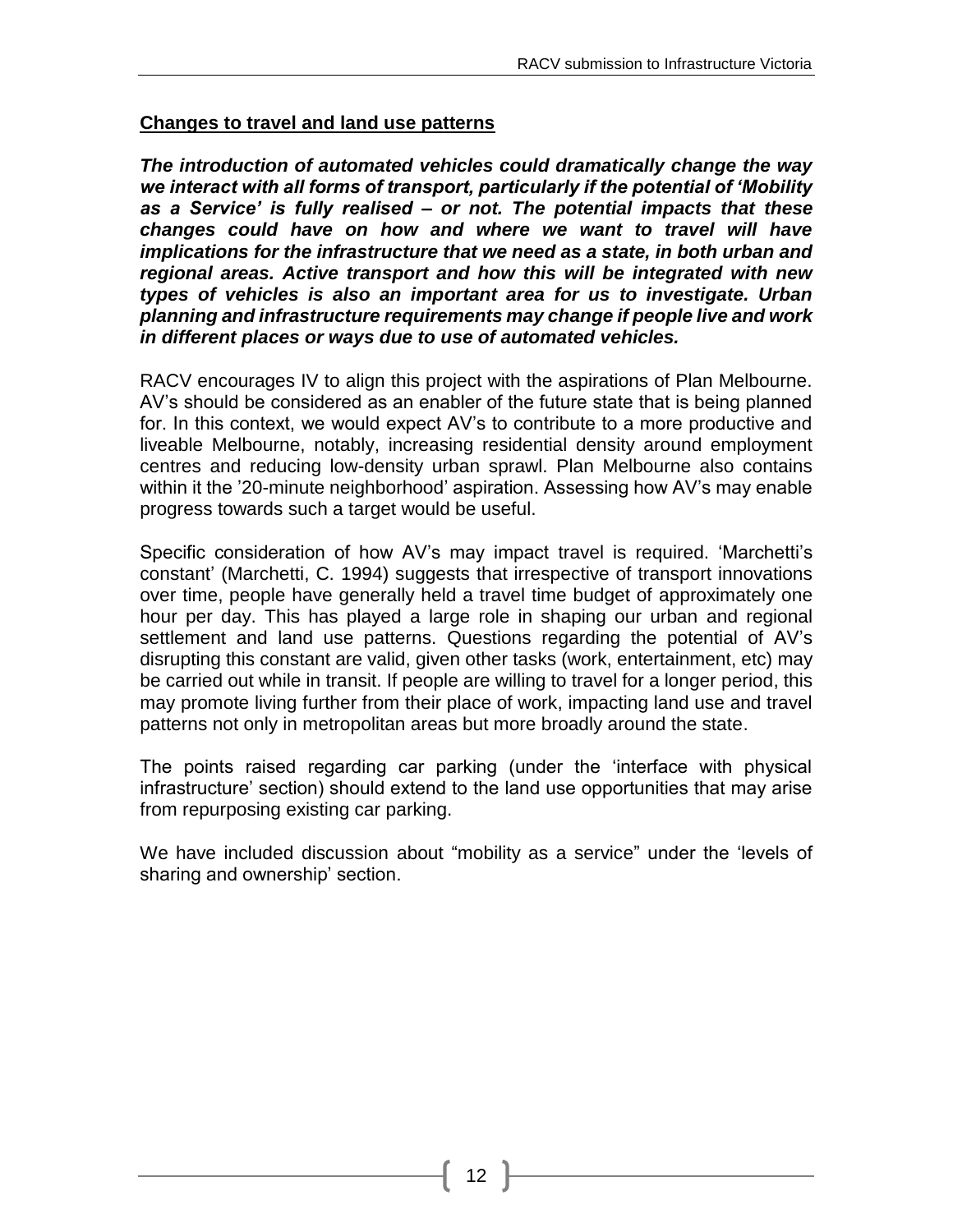#### **Energy supply and charging capacity**

*The type of zero emission technologies that fuel our future vehicles will have specific infrastructure requirements and impacts across the state's energy network. If all vehicles are electric, the implications for the grid, the need for charging stations and how batteries engage with the network all have flowon effects for infrastructure. Hydrogen fuel cell vehicles, on the other hand, could have a different set of implications. We also need to consider when and how our behaviour might change as a result of the introduction of these vehicles. Will we still charge or fuel up at stations, or will this be done at home or work? And can our cars act as batteries to provide energy for our homes? The implications of these decisions will help to determine what infrastructure we need to build or change to accommodate a future with zero emissions vehicles.*

It is likely that most electric vehicle charging will occur at home or in the workplace. However, in part due to perceptions around range anxiety and in part due to reality of the long distances inherent in non-metro travel on Australian roads, there is a clear and pressing need for a rollout of a charging network.

There are currently around 500 dedicated public electric vehicle charging stations in Australia. Although Victoria is well represented in this total, these tend to be concentrated in capital cities. RACV believes there should be a concerted effort to expand the regional electric charging infrastructure to improve the viability of EVs. To date the roll-out has been undertaken mainly by Government, membership organisations such as RACV and vehicle manufacturers. This has been a separate and individual initiative on behalf of these organisations, rather than a coordinated strategy. There may be a role for the Victorian Government to consider a charging roll-out strategy that best serves the needs of all Victorian's.

The energy requirements and relative cost to harness hydrogen for fuel cell type vehicles will be challenges that must be overcome for the technology to be adopted. Pre-distribution and in-vehicle cryogenic storage solutions will be needed and the safety implications of transporting such a flammable material will need to be addressed.

As a corollary to hydrogen fuel cell vehicles, IV also needs to consider hydrogen internal combustion engine vehicles (HICEV) as a zero-emission vehicle which, in practical applications, emits only water vapour. RACV believes that the same infrastructure and transportation challenges will apply to HICEV vehicles as already described in hydrogen fuel cell applications.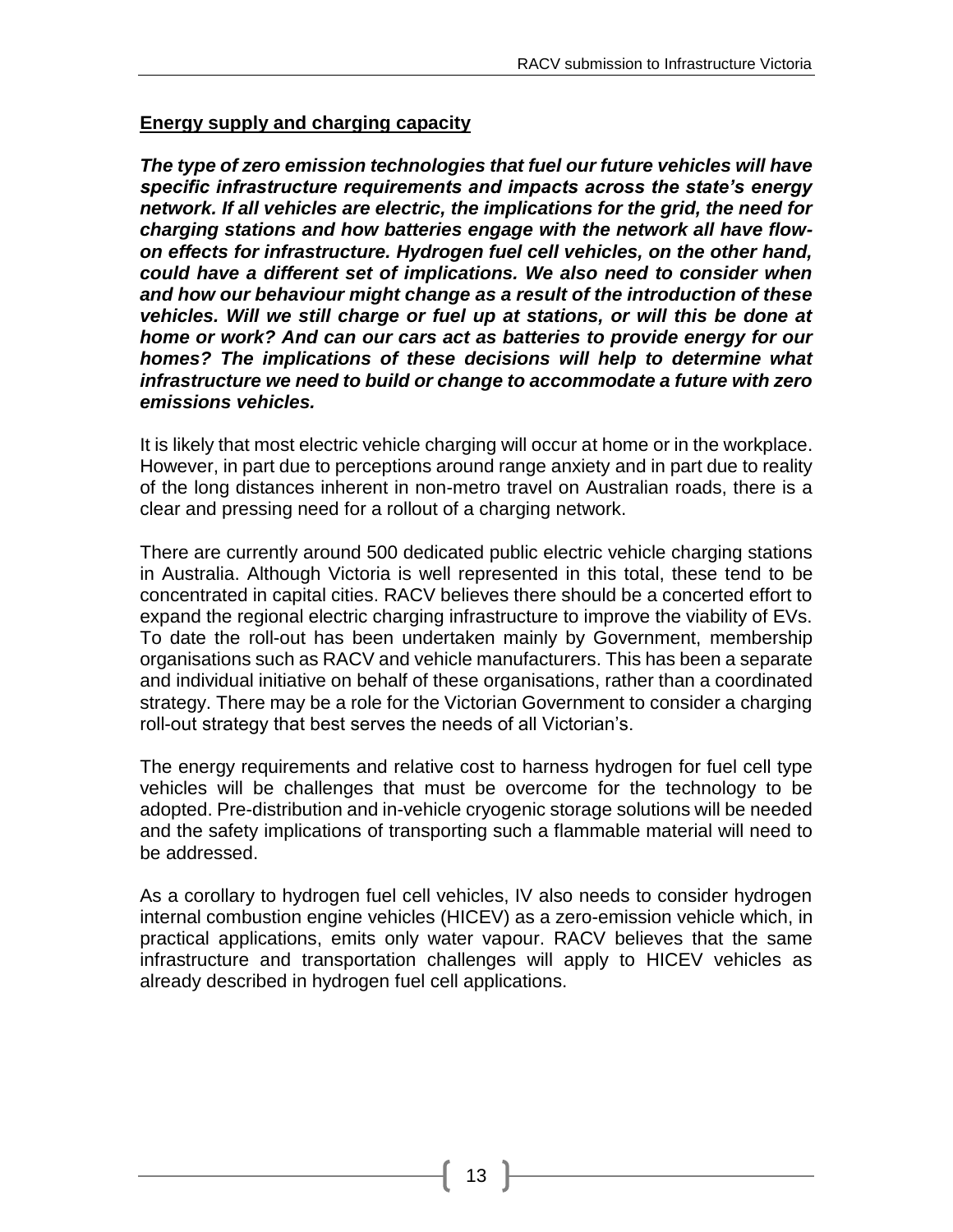#### **Public acceptance and Government policy**

*Drivers today are wary of travelling in a fully automated vehicle, car or ride sharing in Victoria is not very common, and we are lagging behind some other countries in adopting zero emissions vehicles. Public attitudes could affect uptake levels, so it is important that we consider how behaviour might change – and when. Whether the government has a role in encouraging the use of automated or zero emission vehicles could have implications for infrastructure, particularly if it affects adoption rates. The rate of uptake also has implications for how the government funds future infrastructure maintenance and investments, and how the economy reacts to these technologies more broadly.*

Regulations will play a key role in the emergence of automated vehicles and will likely be the biggest hurdle.

Regulators must adapt and their approach to avoid stifling innovative uses of these technologies. Developing a framework for determining who, or what, is at fault for crashes is a major hurdle for self-driving vehicles.

Regulation has in equal parts a federal and state element to it. For instance, vehicle standards and the Australian Design Rules will require significant modification to capture what constitutes the operating features of all the incremental levels of automation up to, and including a fully autonomous vehicle. Likewise, state laws particularly Vehicle Road Rules, currently place emphasis on the behaviour of the driver. This will need to change to acknowledge that the entity in charge of the vehicle may not be a person travelling in the vehicle but may instead be the manufacturer. The National Transport Commission has commenced work on this issue.

The number of trials of AV technologies has been growing markedly over the past few years as the technology is maturing and public interest grows. RACV is actively participating in four trials at present which were outlined earlier in the discussion section of this submission.

Levels of public acceptance of AVs and Automated technologies in general is likely to be fluid, with people becoming more comfortable as the benefits become apparent to them and concerns are allayed. Botsman (2017) suggests public acceptance of AV's may increase relatively quickly, given the act of being a passenger is a familiar experience to most people, and therefore the 'trust leap' involved in accepting the new technology will occur once people see and experience the technology.

This indicates that when technology improves, or when public policy or regulations are adapted to accommodate AVs, clear and simple public communications will be essential. Public trials, such as those that the RACV is involved with, will be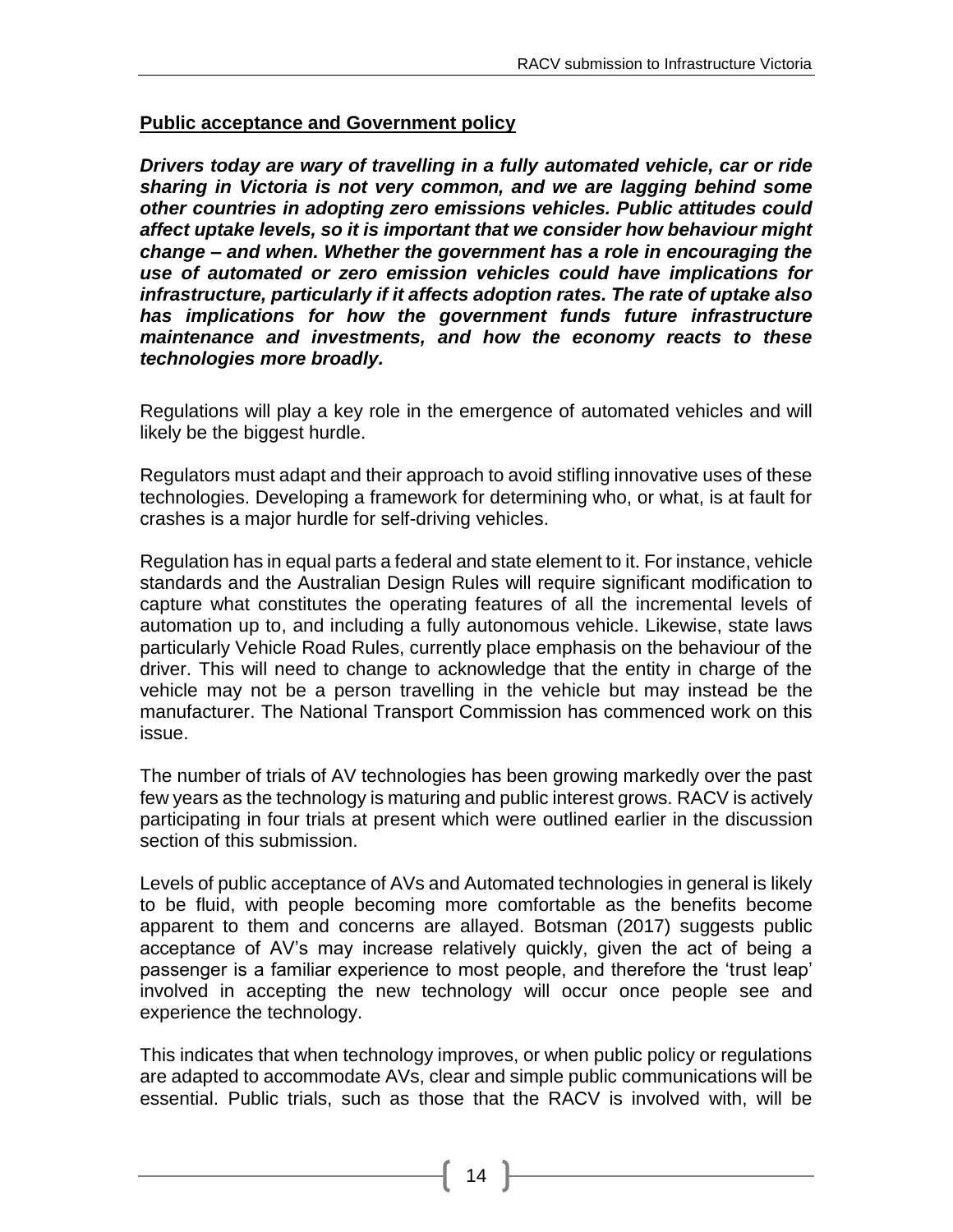essential stepping stones to enable the community to better understand the capabilities of automated technology and the experience of traveling in these vehicles.

An important aspect of this focus area is governance. We consider the public sector to have a central role in helping navigate the mobility transition. As highlighted throughout this submission, the potential benefits that automated and zero-emission vehicles may help yield are significant. These can be understood to potentially enhance 'public value'. That is to say, that the upside of these technologies can, on balance, benefit our society and its economic and environmental performance.

However, to achieve this, the potential negative effects need to be recognised, understood, and – as far as possible – mitigated. This is where we see all tiers of Government, with the suite of regulatory and public policy tools available to them, playing a significant role in governing this transition.

A clear governance aim for this transition should therefore be creating and enhancing public value. '*A failure to address both the short and longer-term governance issues risks locking the mobility system into transition paths which exacerbate rather than ameliorate the wider social and environmental problems that have challenged planners throughout the automobility transition*' (Docherty 2017).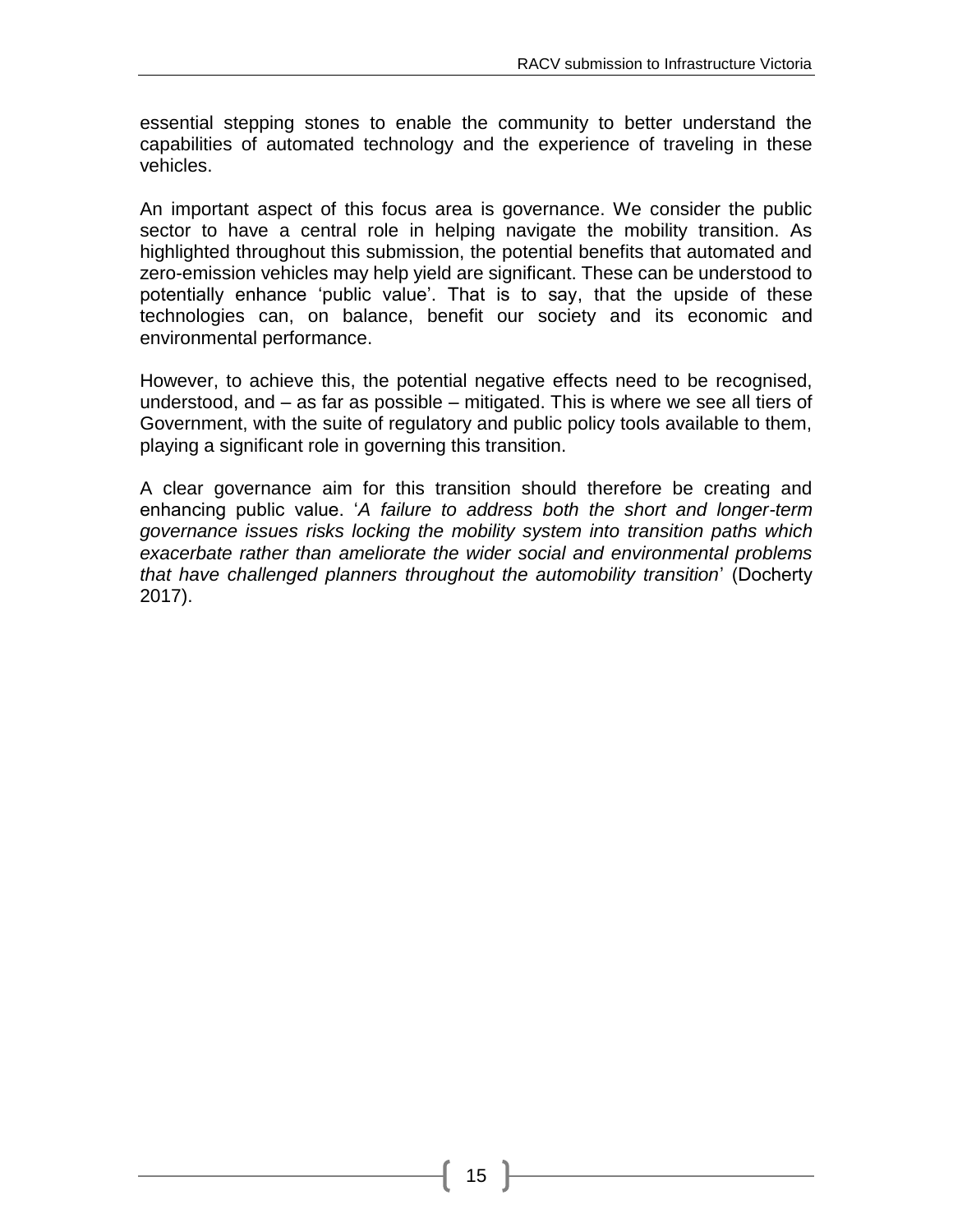#### **Environmental and human health impacts**

*Zero emission vehicles can make a contribution to achieving carbon emission reduction targets. But what will be the extent of this contribution, what will be the source of the generated electricity and will it be stored in batteries or hydrogen fuel cells? The environmental impacts of automated and zero emission vehicles over their entire lifecycle, with different possible uses and technologies, requires consideration. Automated vehicles have the potential to reduce road injuries and deaths. But to what level and what transitional safety issues might we face with a mixed fleet of vehicles? As air and noise pollution from vehicles have effects on human health, the contribution that zero emission vehicles can make to improving health may be important.*

A large proportion of crashes today could be avoided with high levels of vehicle automation. If they deliver on their promise to eliminate the clear majority of causes of fatal and serious injury crashes, they will rank among the most transformative safety initiatives in human history.

Some estimates put the potential reduction in crashes due to the introduction of automated vehicles at higher than 90%. This may make the funding model employed by providers of compulsory third party insurance such as TAC less viable or open a debate about the justification for the rate at which it is charged.

However, the fact will remain that there will be ongoing legacy liabilities for such organisations.

Collectively, passenger cars currently generate around eight per cent of Australia's total greenhouse gas emissions, and slightly more than half of the nation's transport sector emissions (which includes commercial vehicles, rail, sea and air travel). Light commercial vehicles account for 2 per cent of total emissions. In unison with a move towards decarbonising the grid, and increasingly sourcing transport energy from renewable sources, RACV believes that electric vehicles will form a major component of a future integrated, sustainable transport mix for Victoria. Amongst their many benefits, electric vehicles can play an important role in reducing emissions in the transport sector and enabling Australia to meet its Paris Agreement emission reduction goals as well as future vehicle emission standards likely to be introduced as per the current Federal Ministerial Forum on Vehicle Emission Standards.

Furthermore, RACV believes that an increased uptake of electric vehicles in Victoria, will only make sense from a sustainability context, if coupled with supportive measures to decarbonise Victoria's electricity grid. It is a challenge for Government to ensure Victoria has a sustainable supply of electricity, with reduced emissions, priced fairly, and enables people to make a choice about their mode of travel.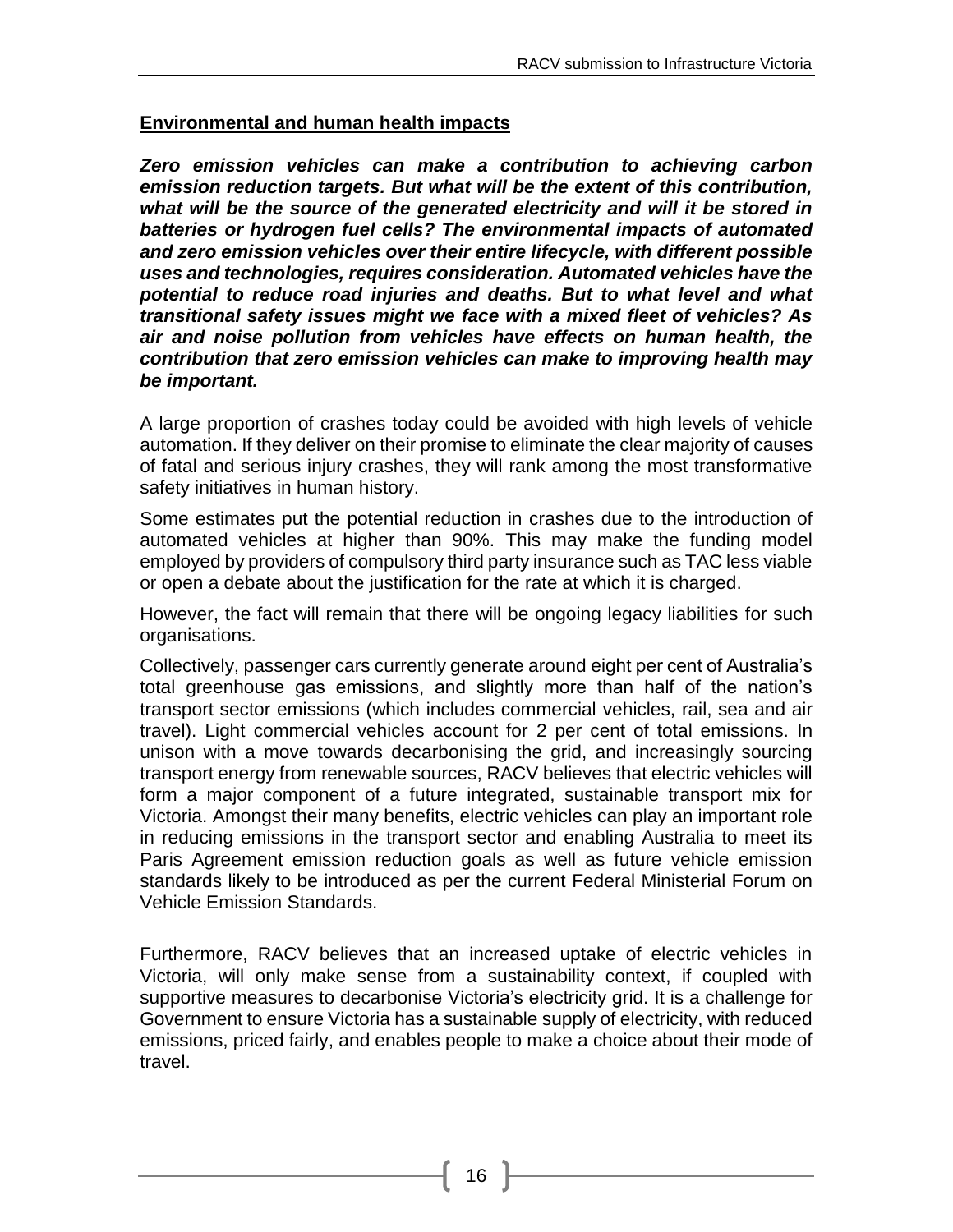#### **Economic impacts**

*Automated and zero emission vehicles, and the infrastructure provided to support their deployment, are likely to have different economic impacts depending on how and when they are rolled out and used. We will seek to understand these economic impacts to inform investment choices and other policy decisions.*

AV's will have deep and far reaching economic impacts. We encourage IV to consider the following;

- Labour economics; the extent to which AV's will impact employment in the commercial and public transport sectors, and the flow on implications of this.
- Land economics; the extent to which land use and settlement patterns are impacted by AV's.
- Productivity; the extent to which AV's will influence commercial freight and logistics business models, as well as the productivity of the general labour force.

As suggested in the 'public acceptance and government policy' section, a focus on how AV's can enhance public value should be central to this. Better understanding of the full range of costs and benefits associated with AV's will enable decisions around future investments, policy and regulatory changes to be aimed at achieving the widest societal benefits possible.

Presently, all State and Federal Governments draw income directly or indirectly from fuel excise on petroleum-based fuels. If the mix of vehicles changes significantly in the direction of EV's then this revenue stream would be affected. Governments should ensure they anticipate this and can present a fair and effective alternative when that time comes.

Similarly, the Victorian Government must consider what a large-scale roll-out of fully or even partially automated vehicles will have on how policing resources need to be allocated. This may be a net benefit if there is less need to concentrate on traffic offences and police resources can be re-allocated to other enforcement and public safety issues.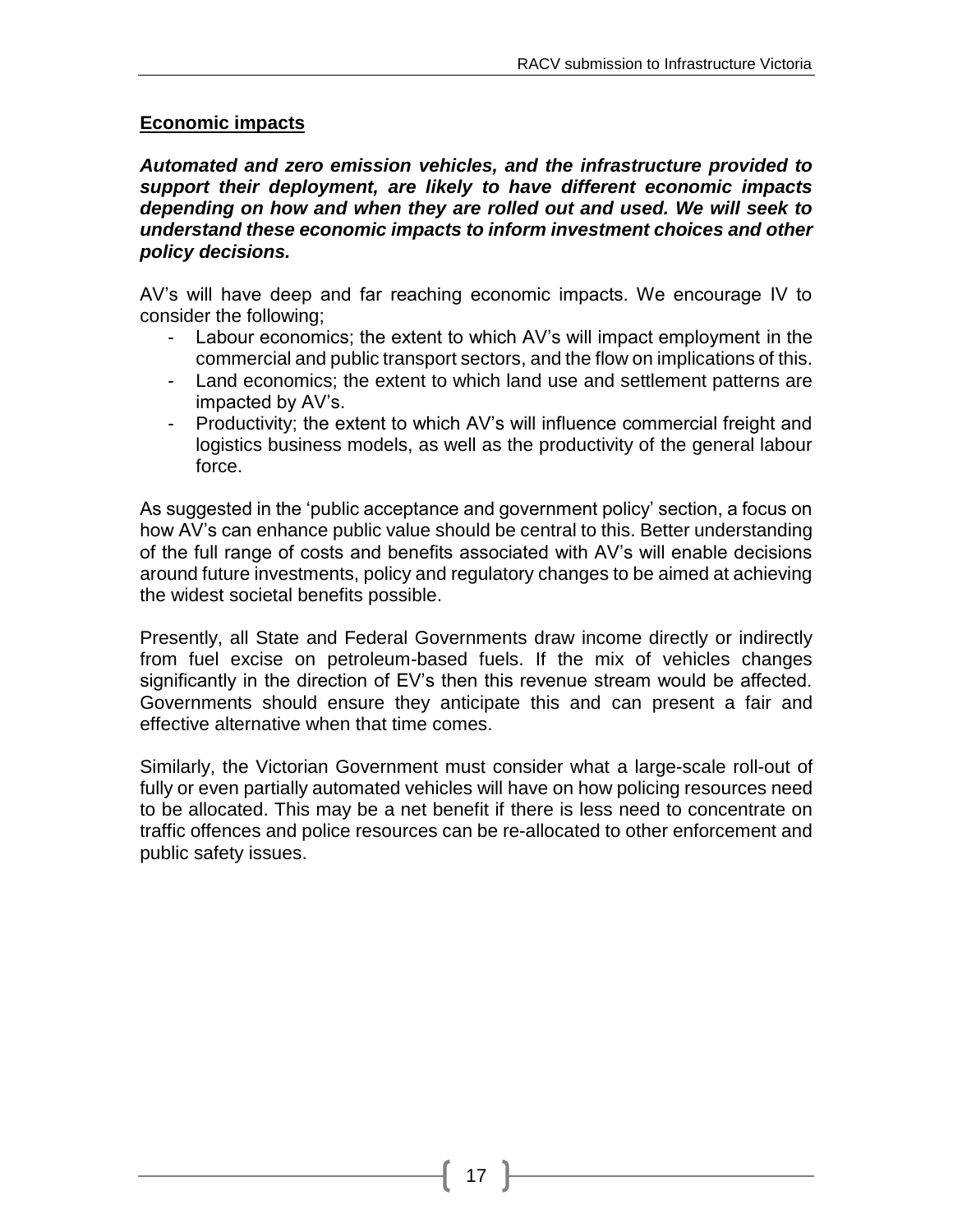#### **Social consequences and opportunities**

*Victoria's ageing population and those living with a disability are potentially beneficiaries of automated vehicles, which promise increased access to mobility, services and employment. Our work will consider how infrastructure investments and policies can help harness these opportunities while mitigating potential negative consequences.*

In addition to reducing driver stress and freeing up time, driverless vehicles may provide a personal mobility option to people currently unable or unwilling to drive. The potential benefits for these groups may include greater independence, reduced social isolation, and improved access to essential services and opportunities.

Previous inquiries undertaken by the National Transport Commission (NTC) have emphasised the pressing need to reconsider existing road rules and vehicle legislation. This includes the definition of what or who will be considered in control of a vehicle at various levels of automation. This is particularly significant since the degree to which we shift toward the vehicle system and thus, by extension, the manufacturer/distributor being responsible for operational safety as opposed to the 'driver' will largely define the utility of an AV as a mobility enabler for people who are mobility impaired.

There are several privacy and security concerns about connected and automated vehicles that pose challenges to automakers. During RACV research into the impact of vehicle automation, we consulted with a range of external stakeholders who generally acknowledged this as a concern but were confident that these issues will ultimately be resolved through the deployment of new technologies.

The potential effects of automation on Australia's workforce have been well documented (CEDA, 2015). AV's have the potential to bring wholesale change to the transport labour market, and these effects require close consideration.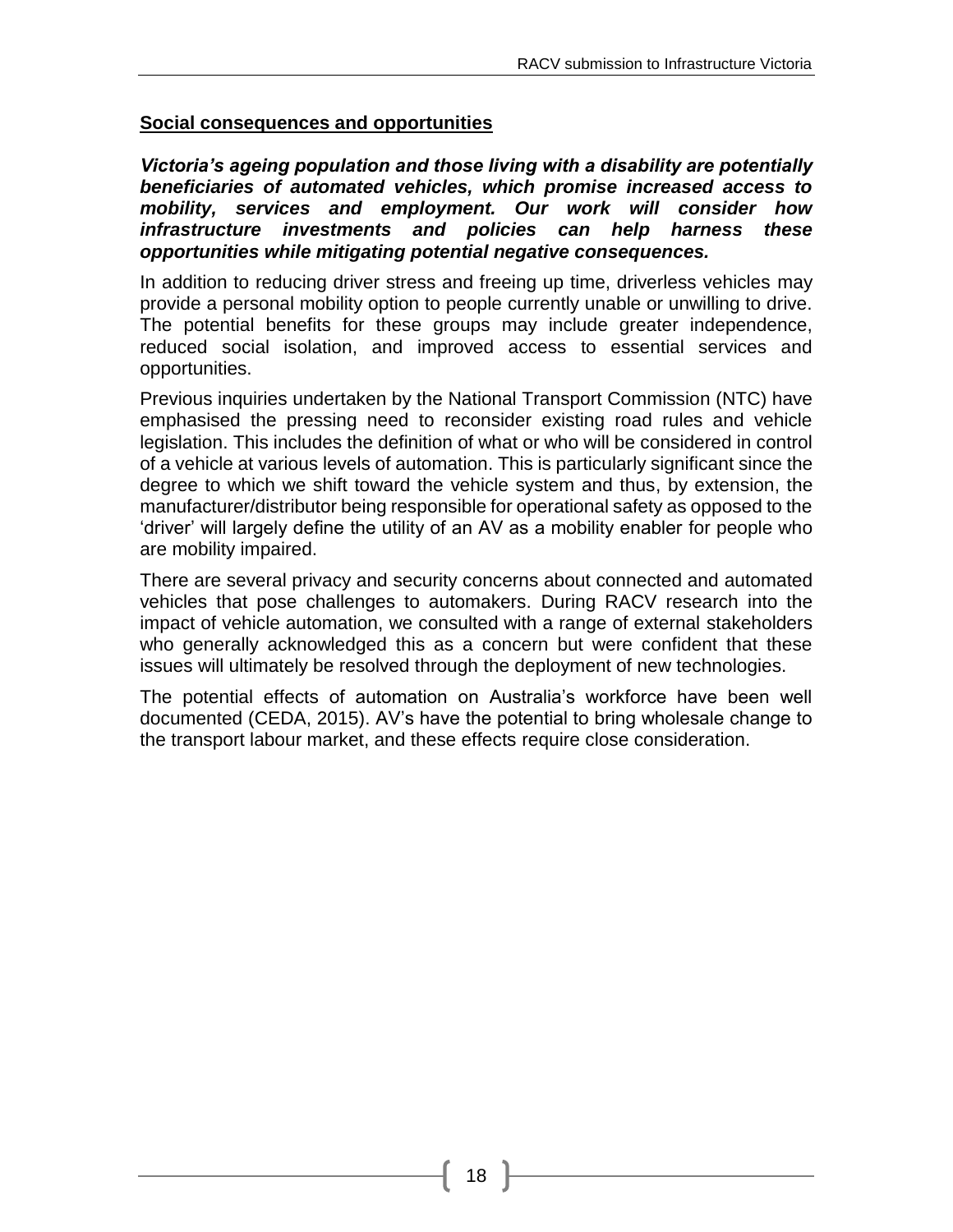# **3. IV Target Outcomes**

RACV broadly supports the target outcomes identified, however, we encourage Infrastructure Victoria to be mindful of the established outcomes set out in Plan Melbourne. It is important for the conversation and inevitable policy development regarding automated and zero-emission vehicles to be aligned with the aspirations and context of Plan Melbourne. The following table highlights our high-level support and specific points that require clarification.

| <b>Target</b>                                                   | <b>Regarding AV's</b>                                                                                                                                                                                                                                                                                                                                                                                                                                                                                                                                                                                                                                       | <b>Regarding zero-emission</b><br>vehicles                                                                                                                                                                                                                                                                                                                                                                                                                                                                                                                                                      |
|-----------------------------------------------------------------|-------------------------------------------------------------------------------------------------------------------------------------------------------------------------------------------------------------------------------------------------------------------------------------------------------------------------------------------------------------------------------------------------------------------------------------------------------------------------------------------------------------------------------------------------------------------------------------------------------------------------------------------------------------|-------------------------------------------------------------------------------------------------------------------------------------------------------------------------------------------------------------------------------------------------------------------------------------------------------------------------------------------------------------------------------------------------------------------------------------------------------------------------------------------------------------------------------------------------------------------------------------------------|
| <b>Outcomes</b><br>Improve safety<br>and public<br>health       | Support as a headline target<br>outcome. Safety should be the<br>primary consideration regarding<br>the application of AV's on<br>Victorian roads. Injuries and<br>fatalities arising from road<br>crashes are too high; despite<br>decades of positive reform,<br>vehicle safety advancement and<br>improvements to infrastructure<br>quality. AV's have the potential to<br>greatly improve road safety. We<br>support this as the most important<br>Target Outcome.<br>Broader public health implications<br>of AV's also warrant<br>consideration. eg how may AV's<br>impact people travel behaviour,<br>and how does this impact<br>physical activity? | Support. This target outcome<br>should consider the population<br>wide public health benefits that<br>may be achieved through reduced<br>vehicle emissions. This should<br>highlight the specific benefits of<br>reduced tail-pipe emissions in<br>highly populated areas, especially<br>with regard to noxious gases, but<br>also noise and other flow on effects<br>resulting from a reduction of<br>greenhouse gas emissions.<br>As with AV's, there is scope to<br>consider the public health<br>implications of ebike usage<br>stemming from their impact on<br>people's travel behaviour. |
| Improve<br>transport system<br>performance<br>and accessibility | Support in principle. The term<br>'transport system performance'<br>requires definition. We encourage<br>this outcome to focus on people<br>movement, not simply the<br>movement of vehicles. This will<br>enable a holistic consideration of<br>the application of AV technology<br>across all transport segments,<br>including passenger cars, mass<br>transit, freight and logistics. A key<br>question here is the extent to<br>which AV's may influence vehicle<br>occupancy / patronage rates and                                                                                                                                                     | Support. Zero-emission vehicles<br>have a significant role to play in<br>improving the environmental<br>performance of the transport<br>system.                                                                                                                                                                                                                                                                                                                                                                                                                                                 |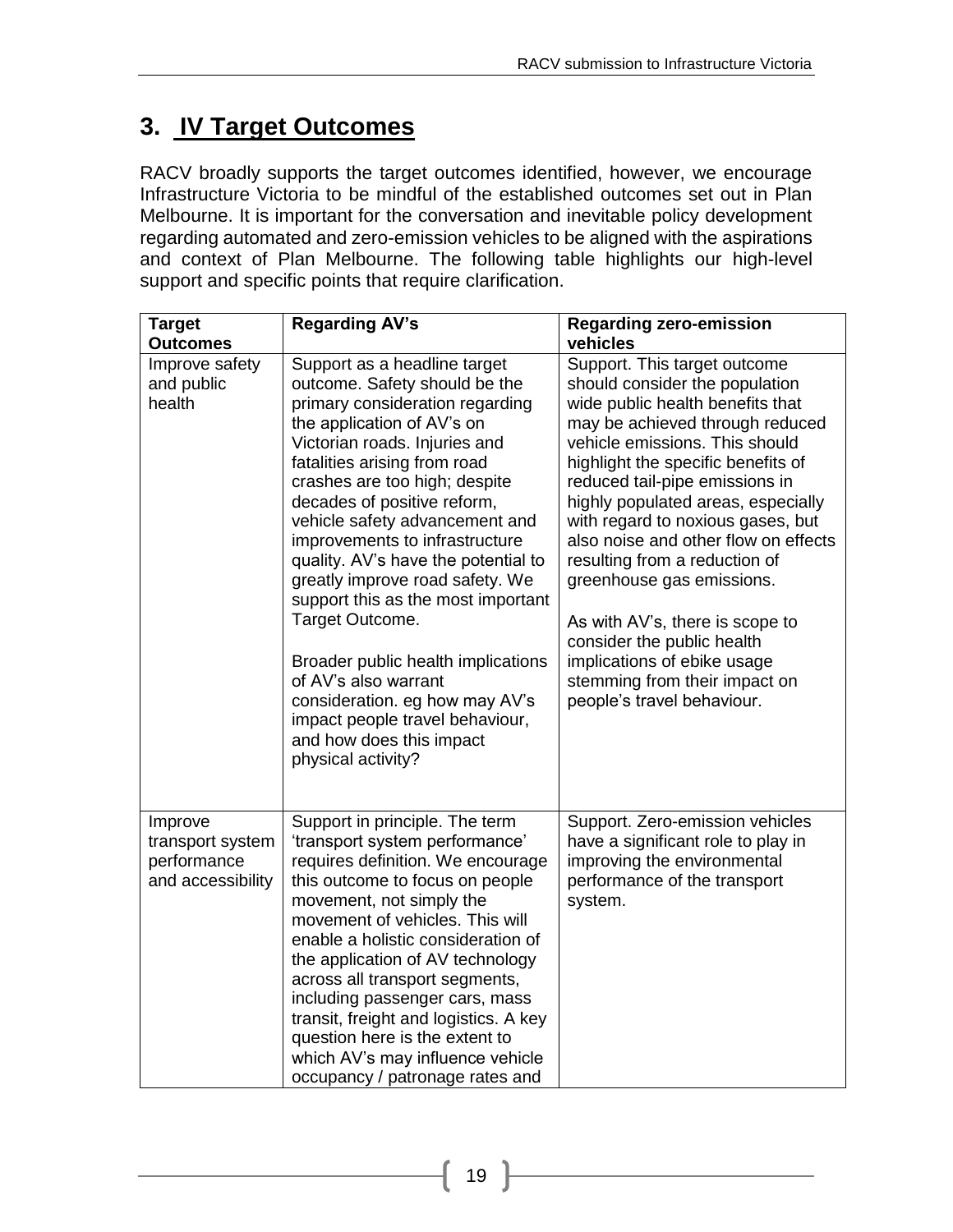|                                           | how this might impact the carrying<br>capacity of infrastructure.                                                                                                                                                                                                                                                                                                                                                                                                                                                                                                                                                                                                                                                     |                                                                                                                                                                                |
|-------------------------------------------|-----------------------------------------------------------------------------------------------------------------------------------------------------------------------------------------------------------------------------------------------------------------------------------------------------------------------------------------------------------------------------------------------------------------------------------------------------------------------------------------------------------------------------------------------------------------------------------------------------------------------------------------------------------------------------------------------------------------------|--------------------------------------------------------------------------------------------------------------------------------------------------------------------------------|
| Improve mobility<br>options               | Support. Transport choice is<br>central to people's perceptions of<br>freedom and has a significant<br>bearing on people's lives. The<br>target outcome of improving<br>mobility options will require a<br>nuanced understanding of how<br>AV's are likely to impact different<br>segments of the community, and<br>synthesise these different effects<br>in a way that arrives at a holistic<br>view of 'improvement'.                                                                                                                                                                                                                                                                                               | Support. As per AV comments.<br>Specific to EVs, fit for purpose (i.e.<br>limited capacity to tow), and battery<br>range act as barriers towards<br>improving mobility options |
| Improve access<br>to jobs and<br>services | Support. As with the above point,<br>determining 'improvement' will<br>require an understanding of the<br>different labour markets that<br>might benefit from AV's.                                                                                                                                                                                                                                                                                                                                                                                                                                                                                                                                                   | Support. Every destination with a<br>power-point serves as a potential<br>charging station, however travel<br>distance (and fit for purpose<br>vehicles) are limiting factors. |
| Enable optimal<br>land use                | Support in principle. The term<br>'optimal' is subjective. Differing<br>interpretations could potentially<br>skew the intent of this outcome.<br>We have read 'optimal land use'<br>in the context of Plan Melbourne<br>which emphasises the importance<br>of limiting urban sprawl and<br>enabling high quality urban<br>activity centres to meet the needs<br>of their local communities. As<br>highlighted in the preamble to this<br>table, clear alignment with the<br>aspirations of Plan Melbourne is<br>encouraged.<br>'Optimal' land use in reference to<br>regional Victoria also requires<br>consideration and an<br>understanding of the different<br>factors affecting different regions<br>of Victoria. | Support in principle. As with the<br>comment relevant to AV's, 'optimal'<br>land use will need definition, as will<br>consideration of regional Victoria.                      |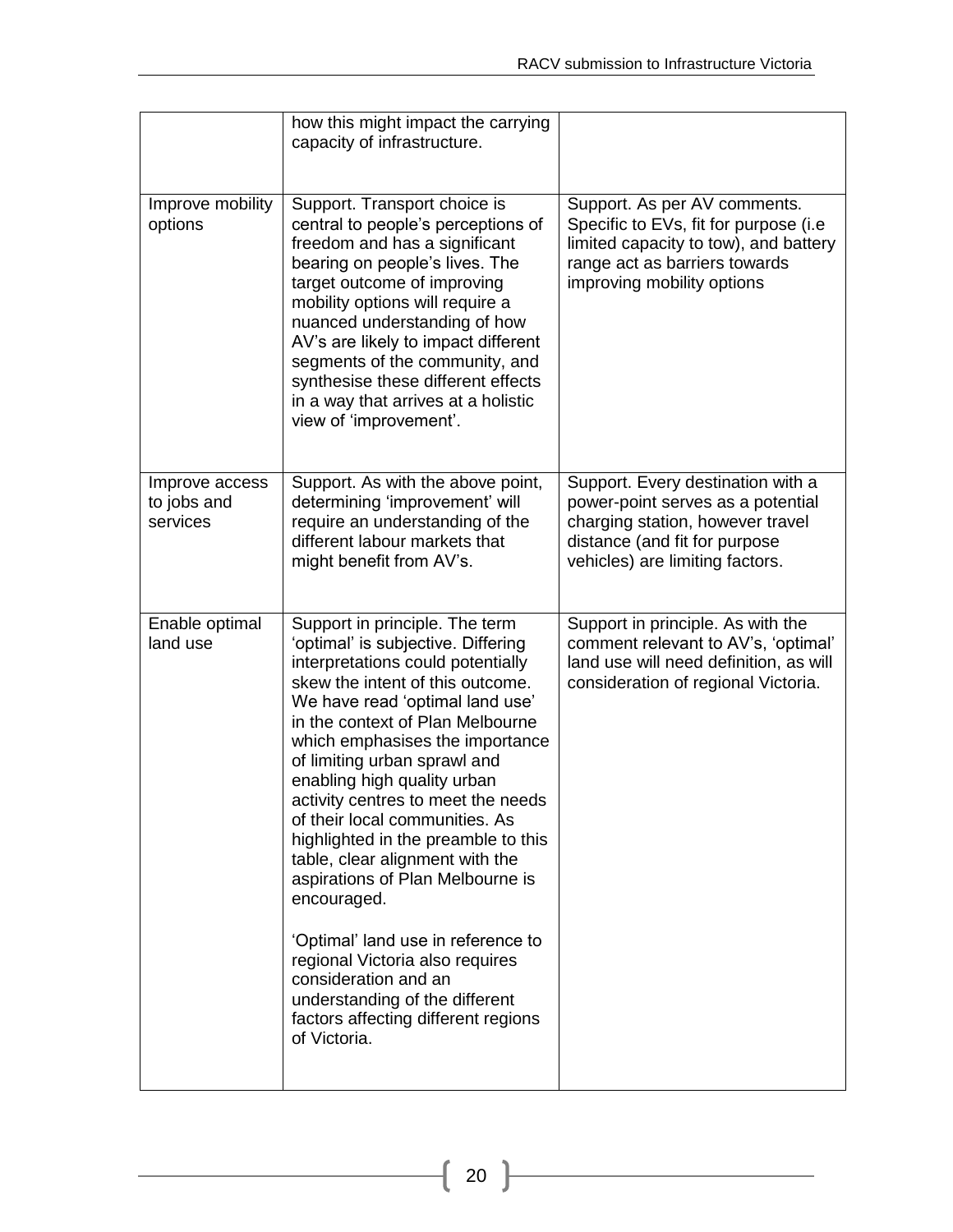| Decrease<br>carbon<br>emissions                                   | Support. This is a valid target<br>outcome, given the pressing need<br>to address current high levels of<br>carbon emissions associated with<br>the transport sector.                                 | Support.                                                                                                                                                                                                                                                                                                                                                                                                                                                                                                                                                                                                                                                                                                |
|-------------------------------------------------------------------|-------------------------------------------------------------------------------------------------------------------------------------------------------------------------------------------------------|---------------------------------------------------------------------------------------------------------------------------------------------------------------------------------------------------------------------------------------------------------------------------------------------------------------------------------------------------------------------------------------------------------------------------------------------------------------------------------------------------------------------------------------------------------------------------------------------------------------------------------------------------------------------------------------------------------|
| Decrease air<br>and noise<br>pollution                            | Support. AV's have the potential<br>to improve traffic flow, which may<br>in turn decrease air and noise<br>pollution and lead to general<br>efficiency gains in the function of<br>the road network. | Support. Electric cars almost<br>eliminate engine noise and have no<br>tailpipe emissions so therefore<br>direct air pollution is almost entirely<br>eliminated. This does not extend to<br>tiny pollution particles from brake<br>and tyre dust which remain a cause<br>of concern in terms of human<br>health. Further, air pollutants<br>related to vehicle lifecycle, such as<br>battery production and recharging<br>using electricity generated from<br>brown coal, must be taken into<br>account in combination with a<br>strategy to decarbonise Victoria's<br>energy grid. Both EVs and<br>hydrogen vehicles will play a<br>significant role in decreasing<br>carbon emissions.                |
| Improve<br>reliability and<br>sustainability of<br>energy systems | Support. AV's have the potential<br>to improve traffic management<br>and reduce inefficiencies in<br>energy use within the transport<br>sector.                                                       | Support in general. Electric<br>vehicles by their nature have<br>significantly less moving parts and<br>engine components thus reducing<br>the amount of specific points and<br>parts that can go wrong.<br>Essentially, the battery and its<br>connections are two points of<br>potential failure in an EV. This also<br>extends to the charging stations<br>which can fail due to outages,<br>tripping and other malfunctions (eg.<br>software errors). In terms of<br>sustainability, energy security, cost,<br>reliability, and 'cleanliness' in terms<br>of emissions in Victoria at the point<br>of generation remain big factors<br>that require improvement and<br>greater long term certainty. |
| Support the<br>productivity and<br>growth of the                  | Support. This target outcome is<br>consistent with various elements<br>of Plan Melbourne. There is                                                                                                    | Support as per AV comments.                                                                                                                                                                                                                                                                                                                                                                                                                                                                                                                                                                                                                                                                             |
| Victorian<br>economy                                              | specific relevance here to the<br>application of AV technology                                                                                                                                        |                                                                                                                                                                                                                                                                                                                                                                                                                                                                                                                                                                                                                                                                                                         |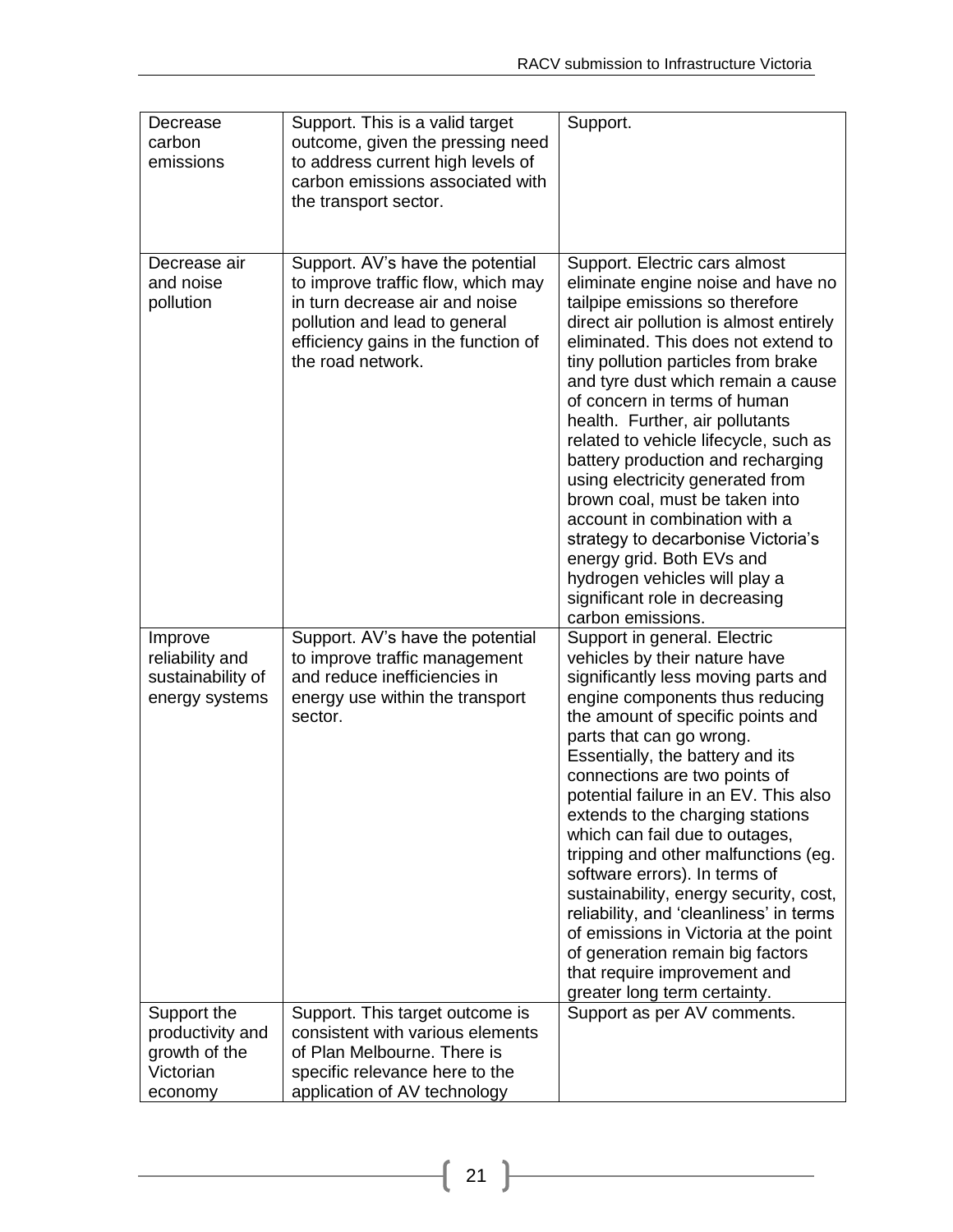|                                                                                                                          | within the freight and logistics<br>sector.                                                                                                                                                                                                                                                                                            |                                                                                                                                                                 |
|--------------------------------------------------------------------------------------------------------------------------|----------------------------------------------------------------------------------------------------------------------------------------------------------------------------------------------------------------------------------------------------------------------------------------------------------------------------------------|-----------------------------------------------------------------------------------------------------------------------------------------------------------------|
| Improve the<br>function and<br>appeal of<br>metropolitan<br>and regional<br>activity centres<br>as places for<br>people. | This outcome highlights the<br>importance of walkability and<br>urban design that promotes<br>streets as places rather than<br>purely movement corridors. High<br>level recognition of this, through<br>the addition of this target<br>outcome, will help to ensure AV's<br>contribute to, not deteriorate,<br>people-oriented places. | Zero emission vehicles have the<br>potential to improve the amenity<br>and appeal of highly populated<br>centres, through air and noise<br>pollution reduction. |
|                                                                                                                          | For example, a scenario whereby<br>car parking demand reduces may<br>present opportunities for parking<br>to be repurposed.                                                                                                                                                                                                            |                                                                                                                                                                 |